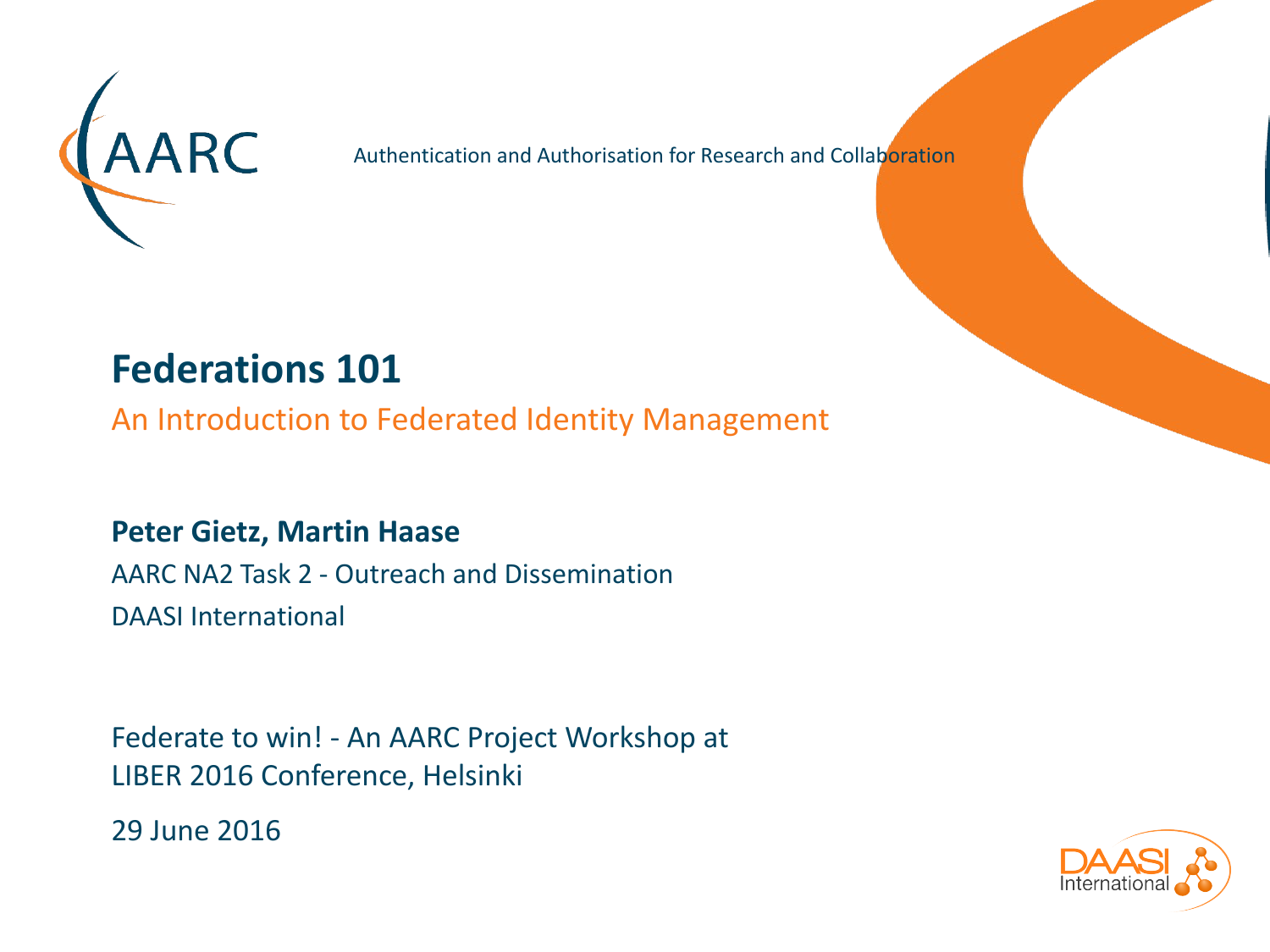#### **Where from did I steal?**



- Some of the Slides were originally created by
	- Scott Cantor (Internet 2, lead developer of the Shibboleth Service Provider)
	- the SWITCHaai Team ([https://www.switch.ch/aai/\)](https://www.switch.ch/aai/)
	- Colleagues from the AARC project, e.g. Mikael Linden on Data Protection Code of Conduct
- Since they were all made in the spirit of cooperation such slides are marked with

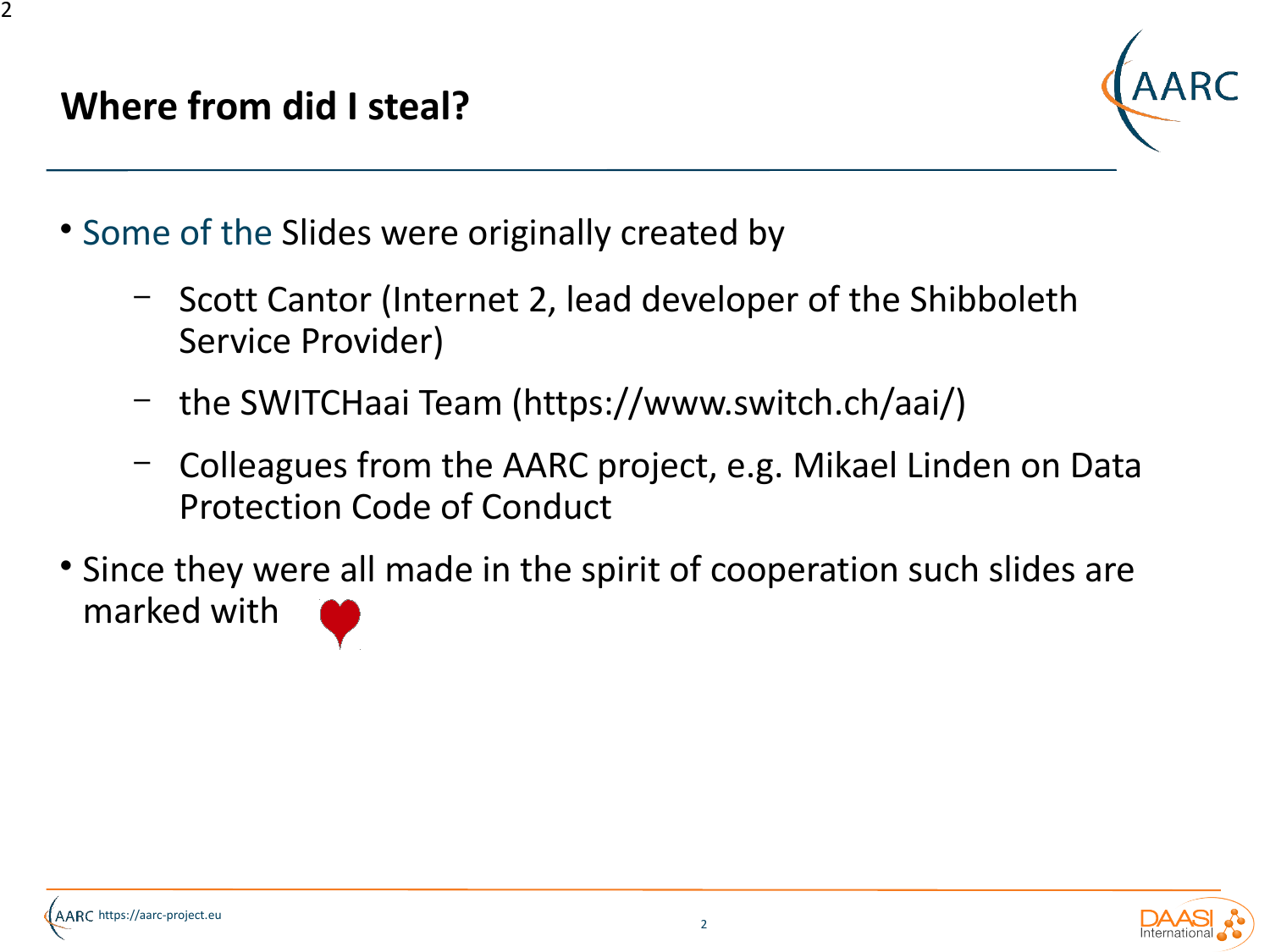3

## **Do these questions sound familiar?**

- "What is a federation?"
- "What is SAML?"
- "Institution XYZ just introduced Shibboleth. When will you follow?"
- "What is this Shibboleth all about?"
- "There is a new online research journal, what do we need to do to get access?"
- "I have too many passwords everywhere, why can't I use my university account?"
- "Students prefer to read their online journals from home. But they must be physically in the library, using one of 3 kiosk PCs. Why is this so?"
- "Are there any other federations technologies I need to know about?"

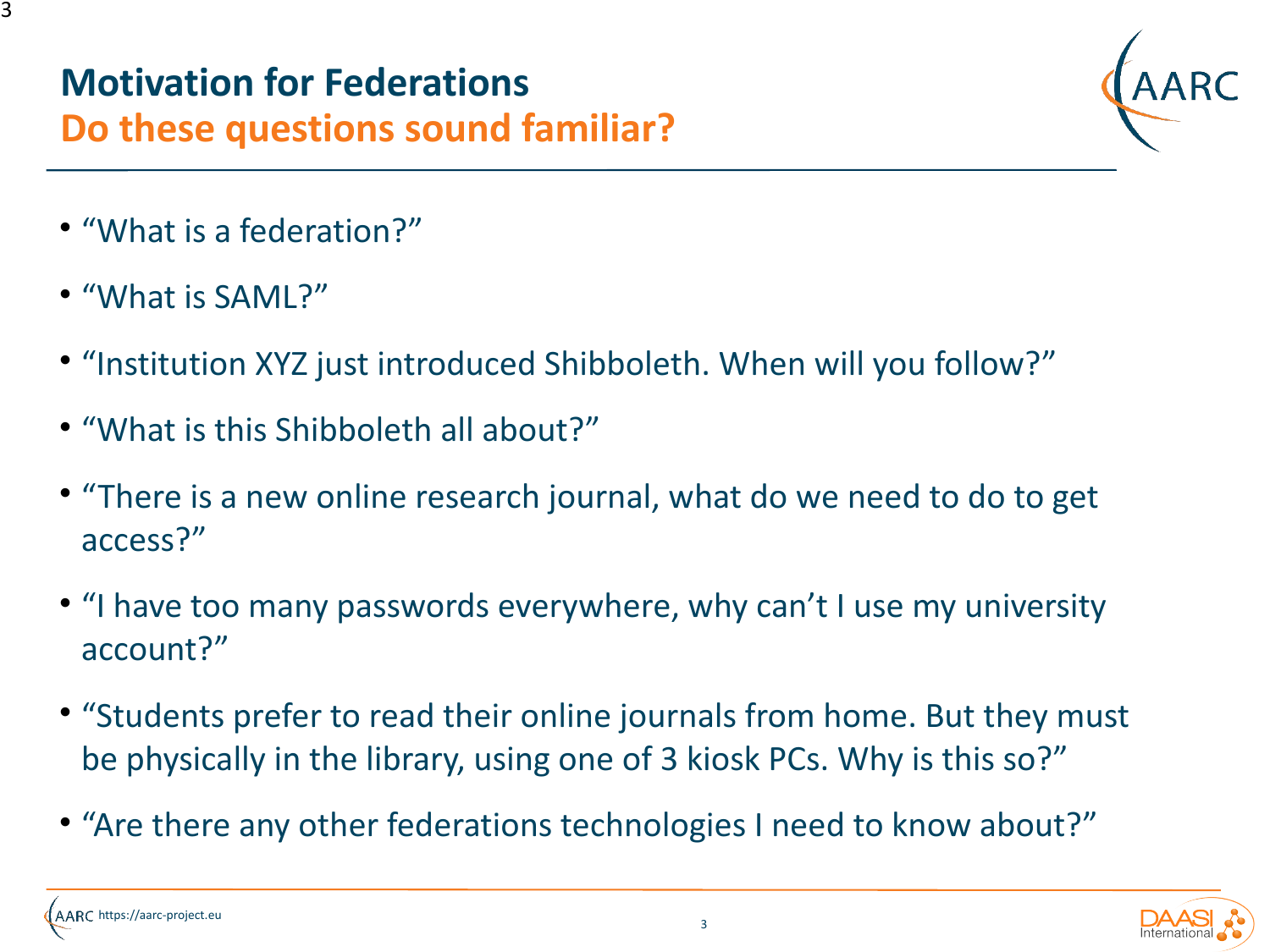## **Motivation for Federations in the library context**



- In the past 20 years, publishing houses have all gone online and new online resources have emerged
- The first attempt at securing such resources was by restricting the IP addresses of the institutions that could access the content
	- This would mean that users needed to be physically present in the institution's network or use proxy/VPN solutions
- Whilst this worked in the past, it is not a viable approach in today's world where
	- users move much more frequently
	- remote access is a strong requirement
	- it is fairly simple to circumvent the IP address check
- Federated access and the underlying standard (SAML, Security Assertion Markup Language) has been the answer to these challenges

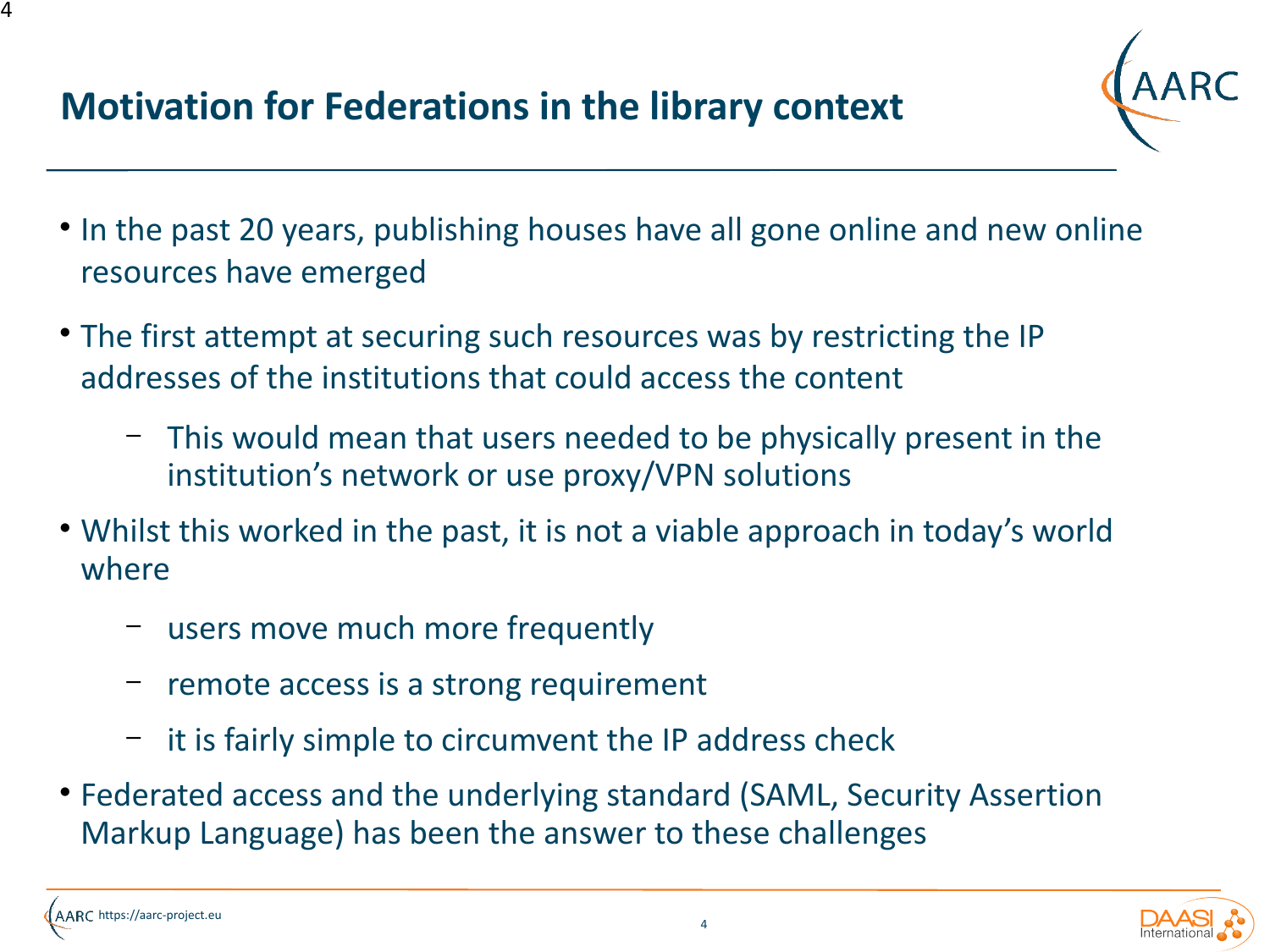

- Identity Management is Software and process for managing identities in such a way that
	- Identity data are only managed at authoritative sources, i.e. HR systems for staff, Student management system for students, a guest database for guests etc.
	- Such data get automatically synchronized to the Identity Management System, whereas the same person coming from more than one authoritative source will be identified as such
	- Automated processes create login accounts with initialisation passwords
	- Automated provisioning processes provide applications with current identity data
	- A user only needs one password for all applications within her organisation ("unified login")

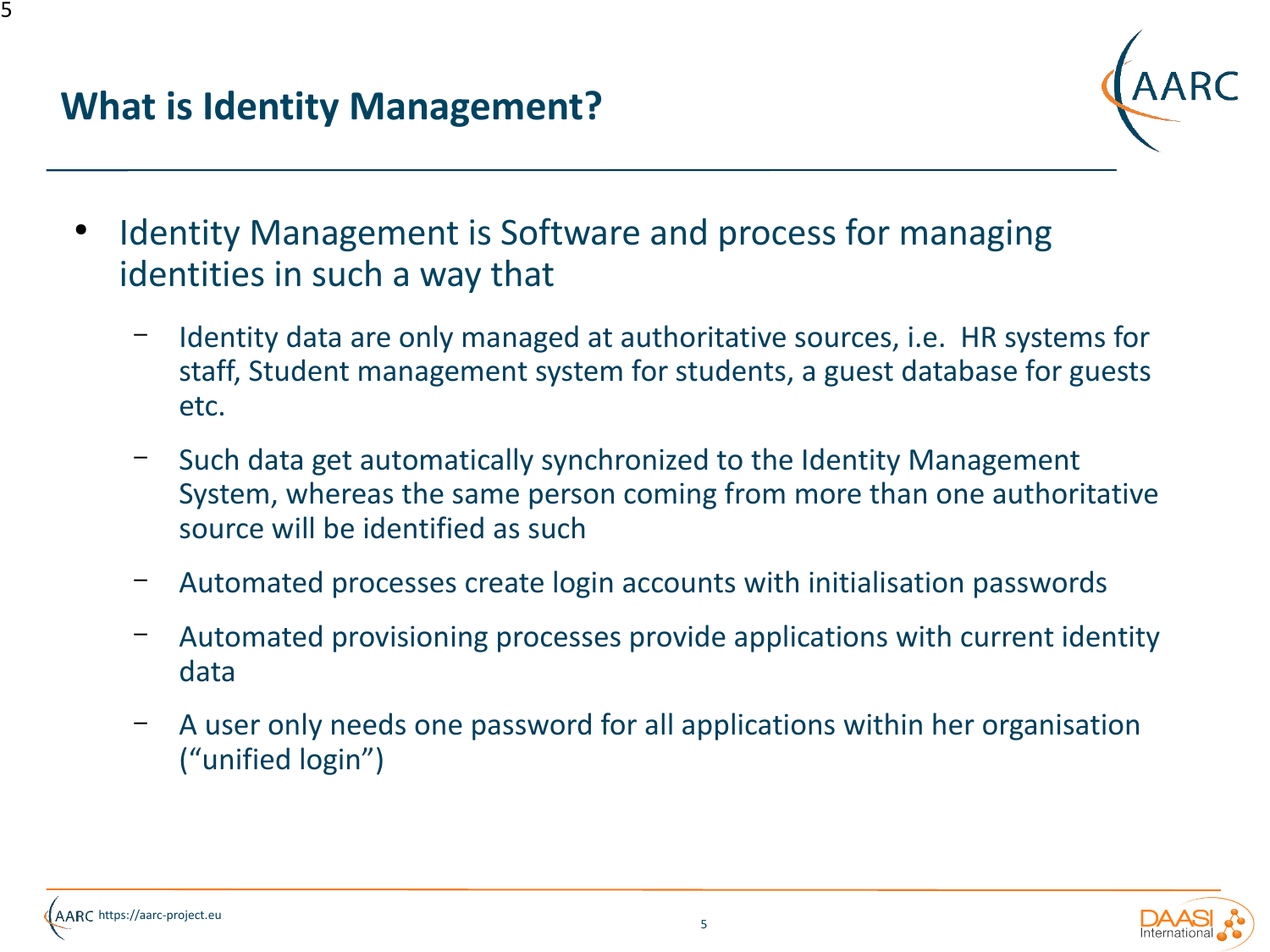## **What is Identity Management good for?**



- IdM provide for
	- A structured view on data, data sources and target applications
	- Better data accuracy (the authoritative sources have the most accurate data)
	- More current data (applications always have the current data)
	- Users get their login account and online much faster
	- Users only have to remember one password
	- A stronger password policy can be enforced
	- If a user leaves the organisation her data also get deprovisioned much faster
	- Thus overall more security

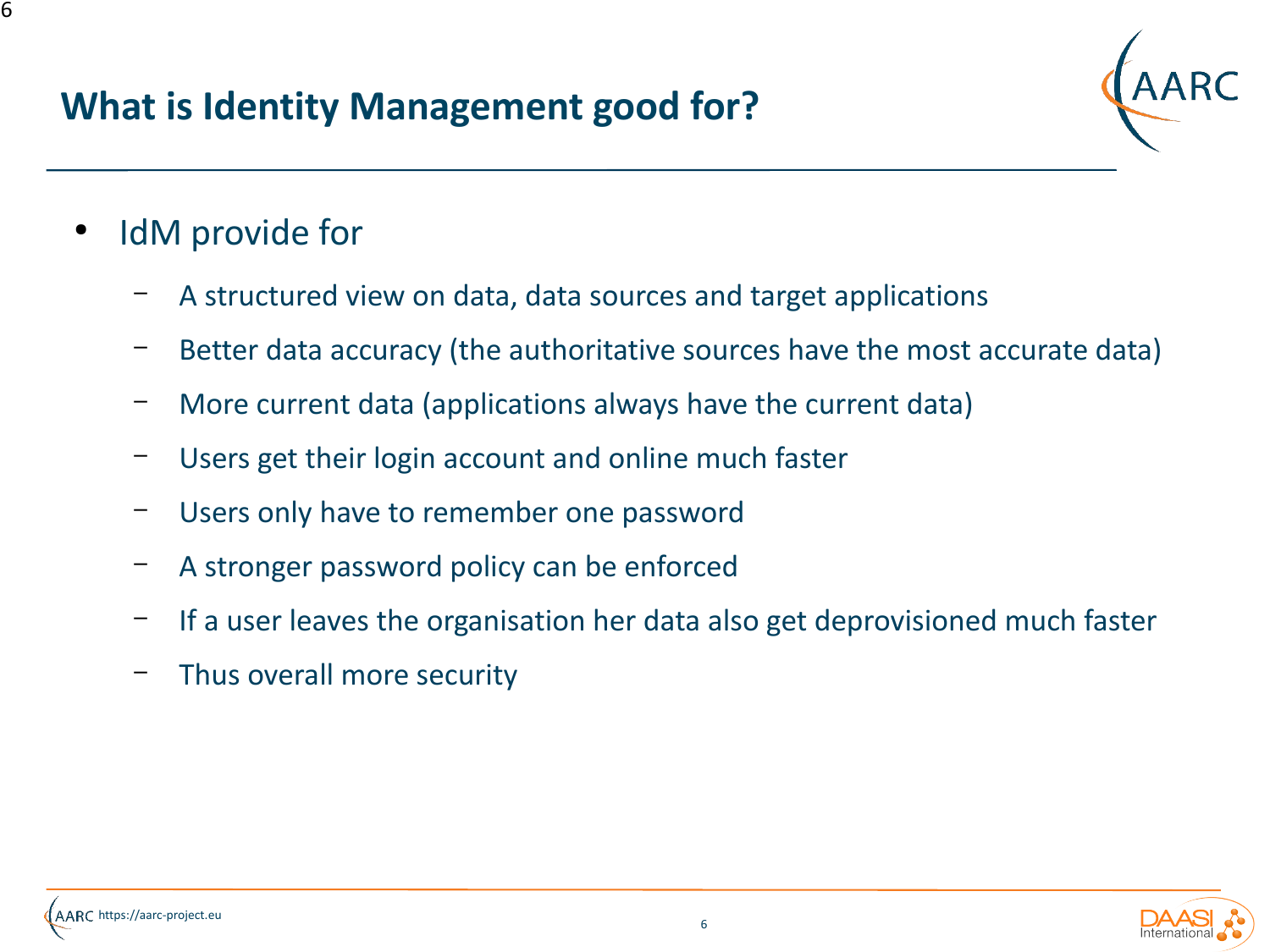## **What is Identity Management good for?**





Without IdM



With IdM

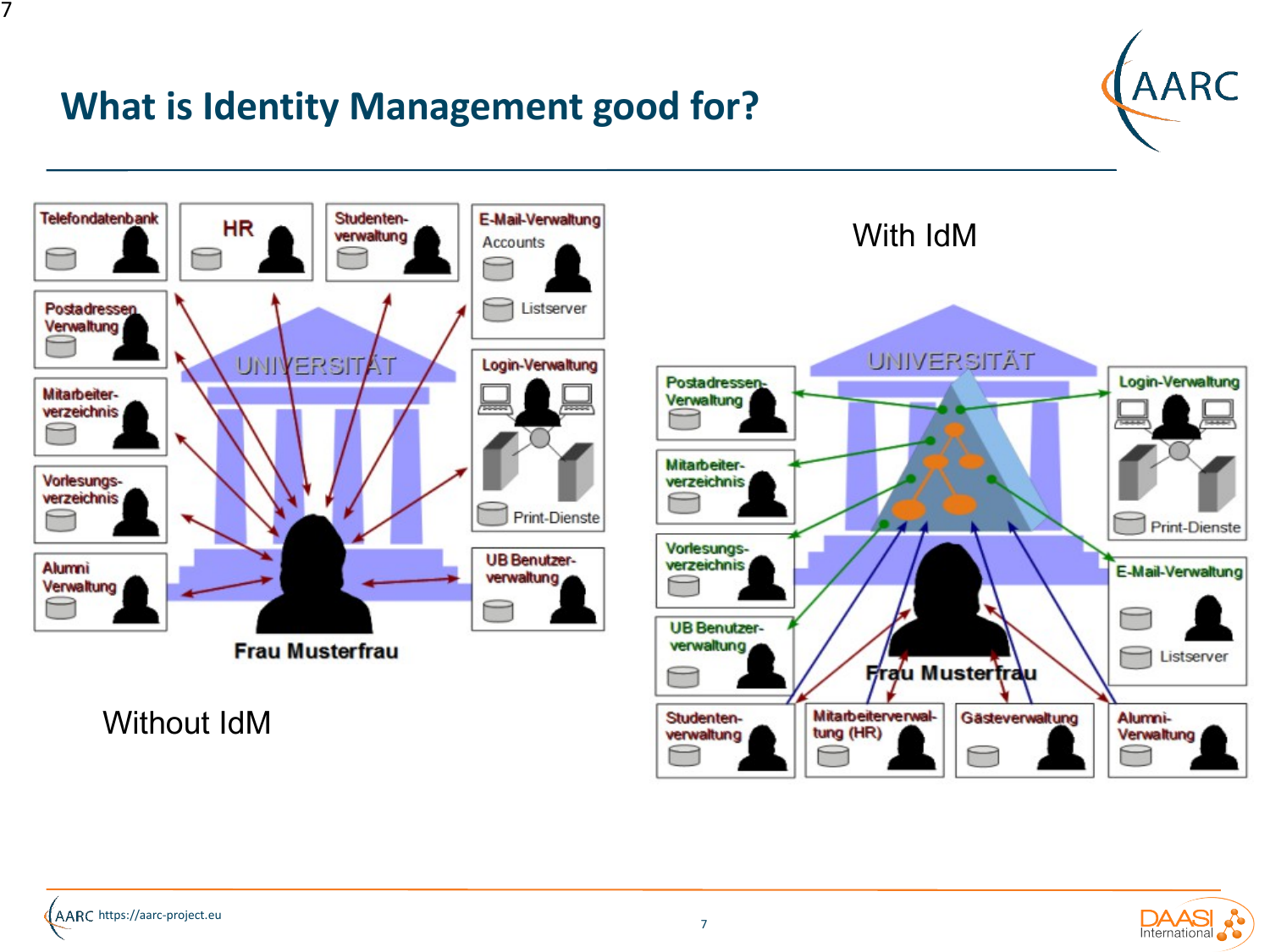## **What is Federated Identity Management?**



- Federated IdM (FIM) allows for
	- Cooperation of organisations in sharing resources
	- Getting identity management across organisational borders
	- Based on the concept of federation
- Current technologies for FIM also allow for Single Sign-On
	- User authenticates once and is authenticated for all federated applications be they from the own organisation or from another organisation in the federation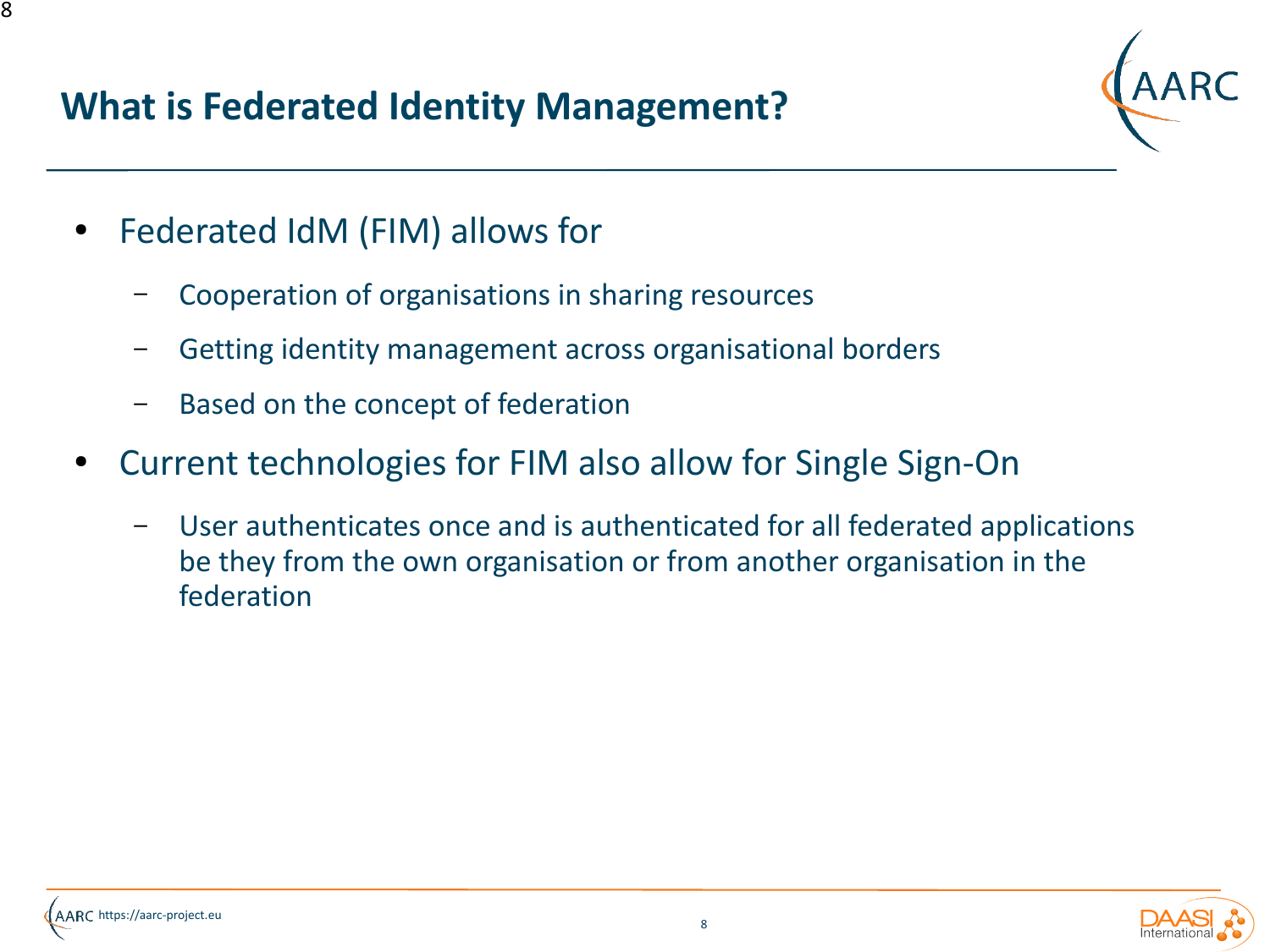

- A Federation is a group of organisations that trust each other
	- Trust is established by contracts
- A Federation enables user of one organisation access services of another organisation without the need of a second account (e.g.,login name /password) at the service
- A Federation includes different actors in different roles
	- Service Provider a provider of a service (e.g. a web application)
	- Identity Provider a provider of identity data that are stored in an Identity or Account Management System
	- Federation Operator managing the memberships within a federation
- A Federation is implemented by different pieces of software for the different actors / roles that communicate with each other via standard protocols such as SAML

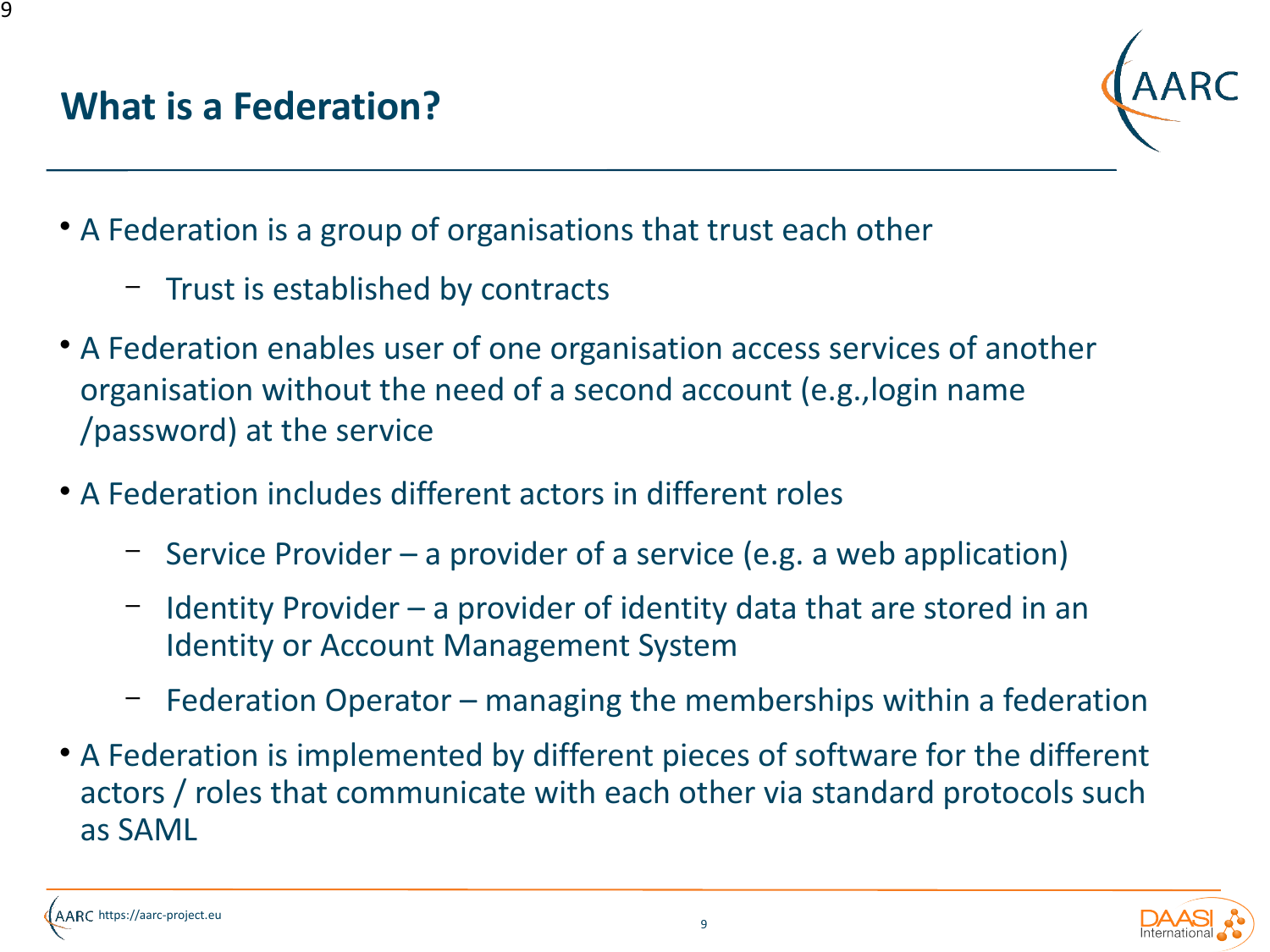

- Identity Provider is a **role** within a federation
- Identity Provider (IdP) is a **piece of software** that:
	- Is connected to a user management system, such as an LDAP Server or an MS Active Directory Server
	- Can check an authentication (user sends login name and password, the user management system can verify if the password is correct)
	- Can provide attributes about the user from the user management system
	- Can send messages (statements, assertions) to a Service Provider about authentication success and user attributes using a common protocol (SAML)
- Usually the role Identity Provider operates the IdP software

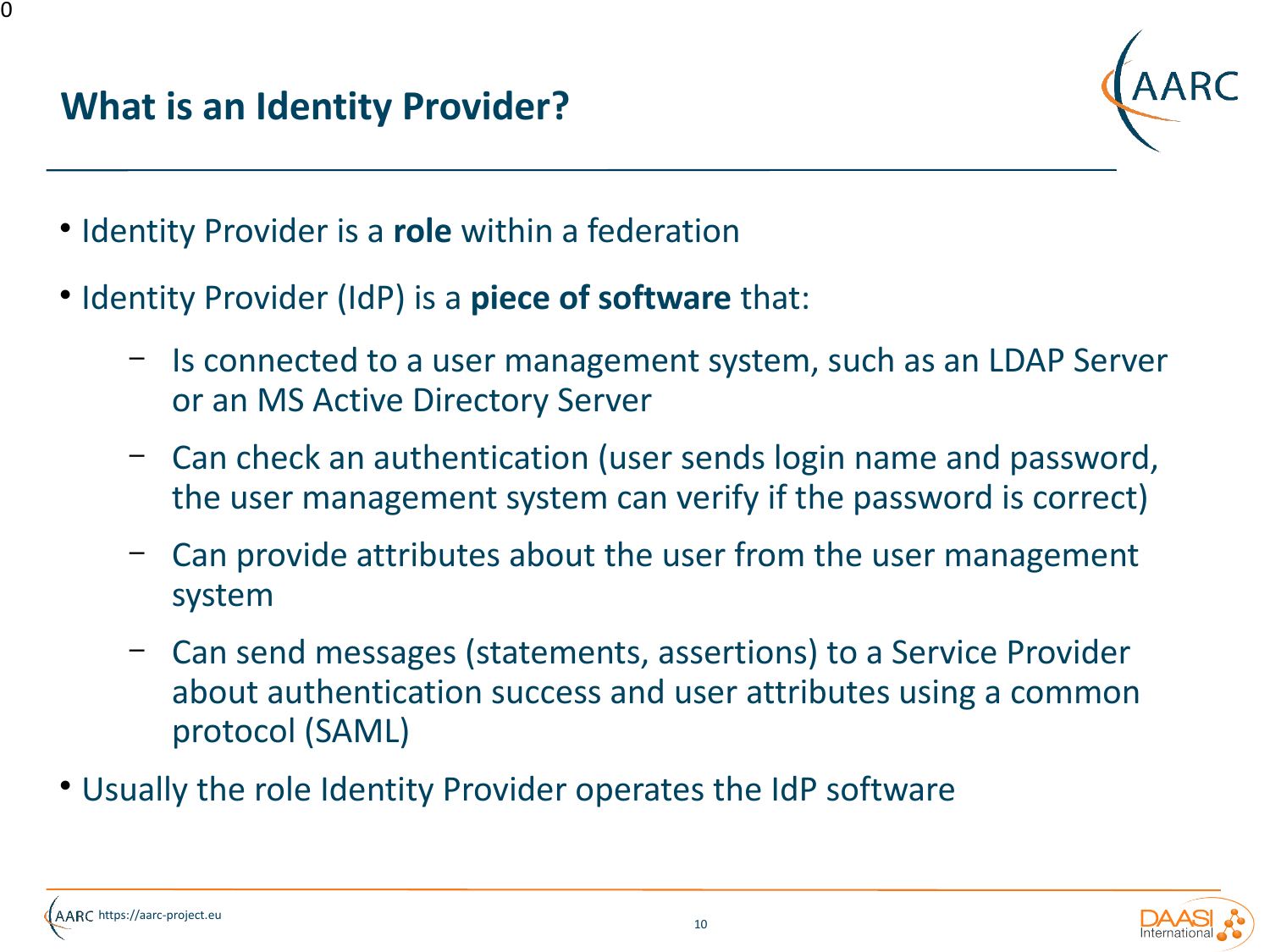#### **What is a Service Provider?**



- Service Provider is a **role** within a federation
- Service Provider (SP) is a **piece of software** that:
	- Is connected to an application software such as a web based application that can be used with a browser
	- Can receive messages (statements, assertions) from an IdP about authentication success and user attributes using a common protocol (SAML)
	- Can transform such messages, so that the application can receive it
- The application then decides about the user's access to the resource (which can be just a protected web page, a menu item, etc.
- Usually the role Service Provider operates the SP software

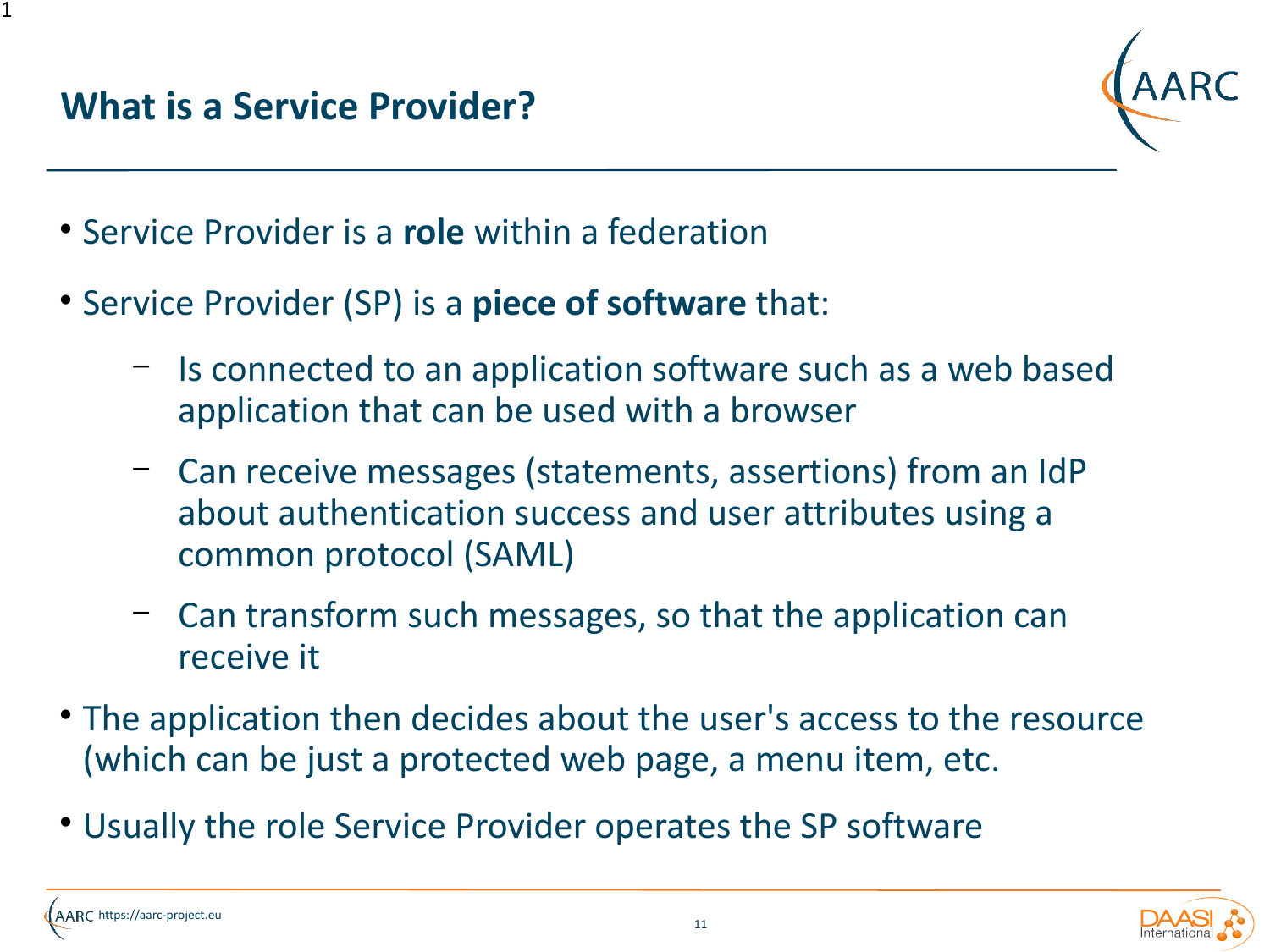

- Federation Provider is a **role** within a federation and is in charge of operating a federation
- The Federation Provider fulfills the following tasks:
	- Defines the policy and contracts of the federation
	- Manage the memberships of the federation, maintaining a list of IdPs and SPs that belong to the federation
		- The list, also called **metadata**, does not contain the role inhabitants but the servers on which the SP or IdP software is running
	- Make this list available to SPs and IdPs, so they can check whether to trust the communication
	- Provide a service with which users can select their home organisation (i.e. their IdP)
- In the higher educational context national federations are often operated by the NRNs (National Research Networks, like SWITCH, or DFN) but also by other state owned organisations (like CSC)

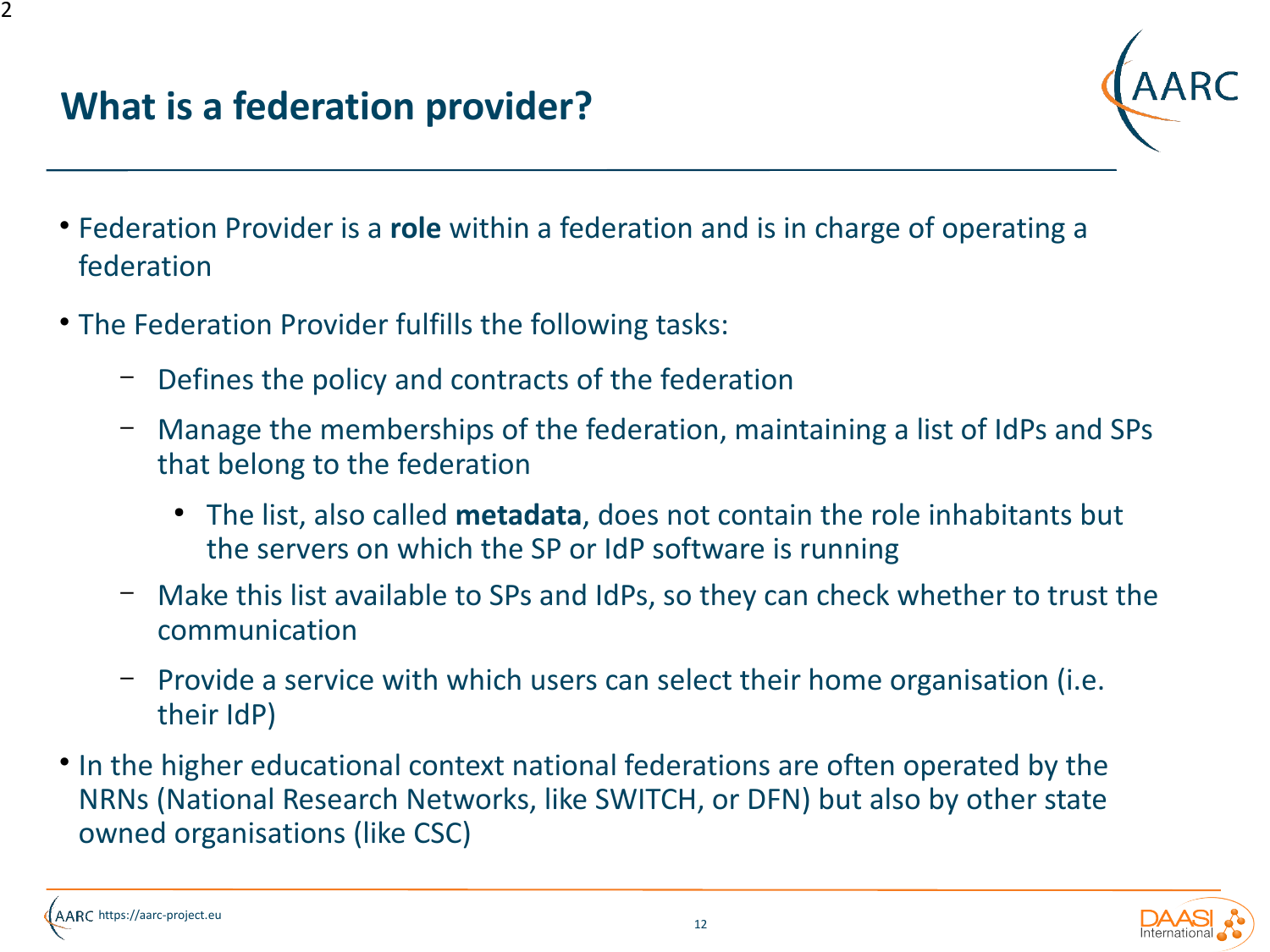#### **Federation in one Picture**





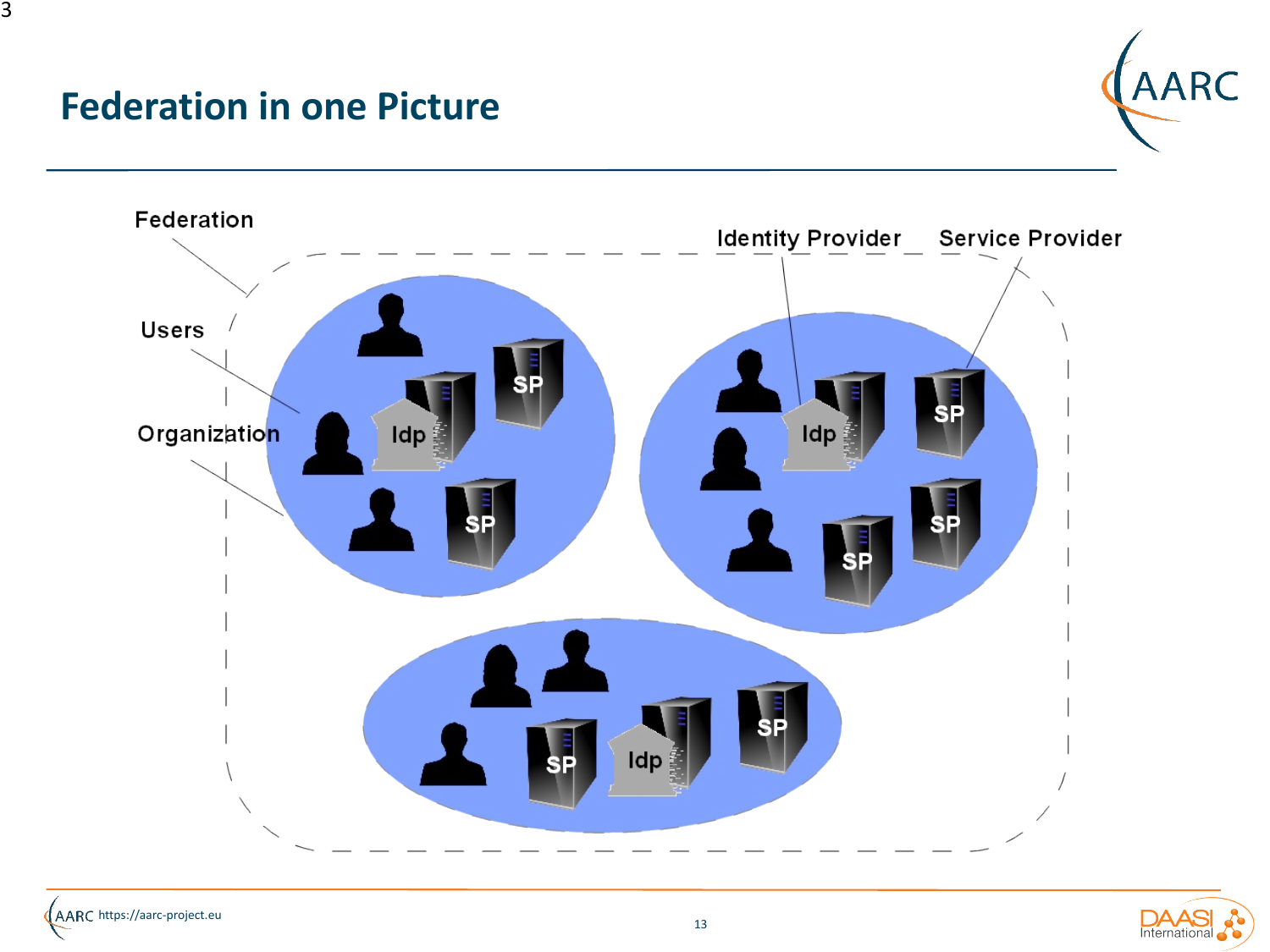#### **Federation in one Picture**





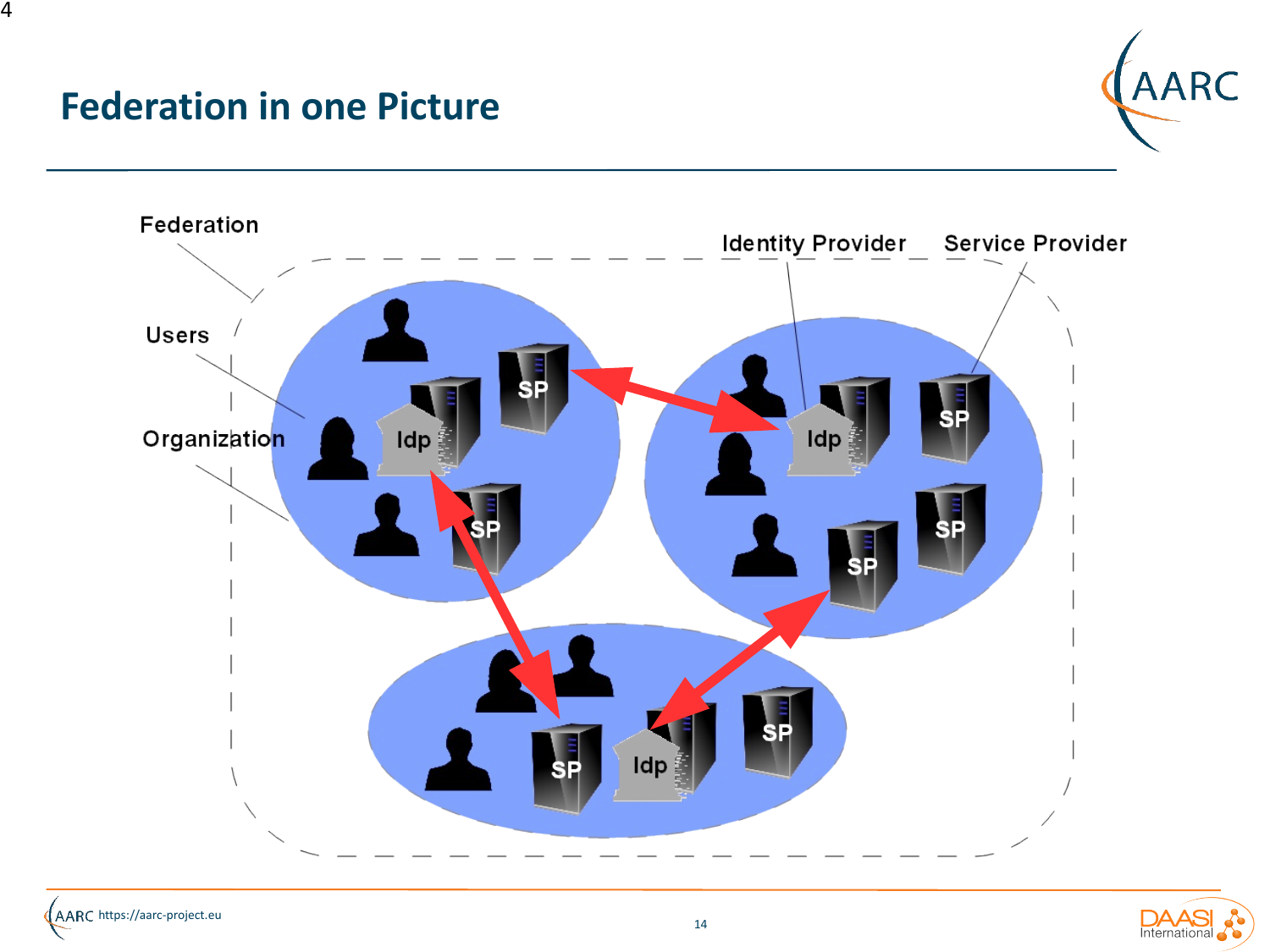#### **Federation in one Picture**





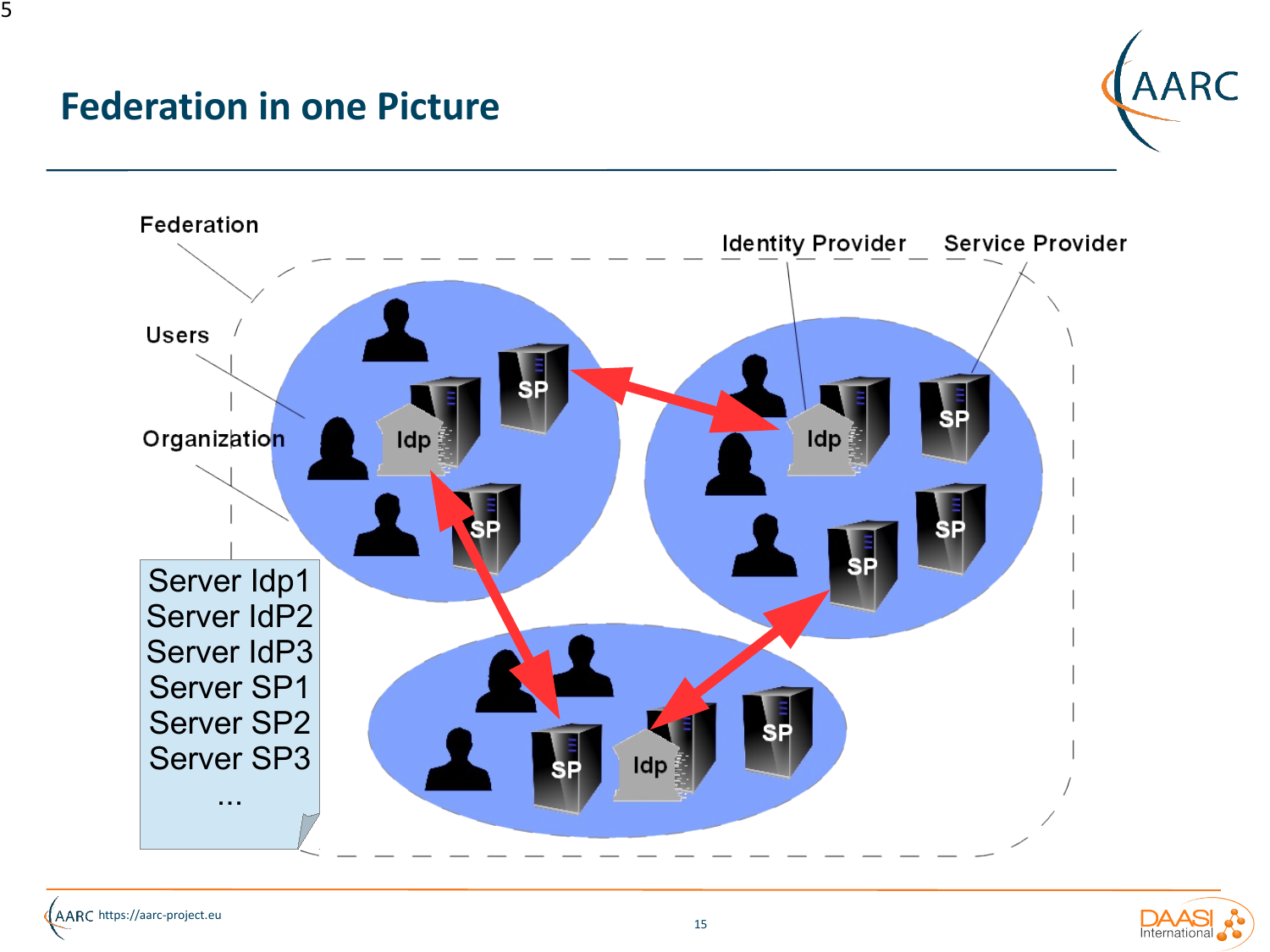#### **Federation Summary**



- A group of organizations running IdPs and SPs that agree on a common set of rules and standards
	- It's a label to talk about such a collection of organizations
	- An organization may belong to more than one federation at a time

The grouping can be on a national level or regional level or on a smaller scale (e.g. large campus)

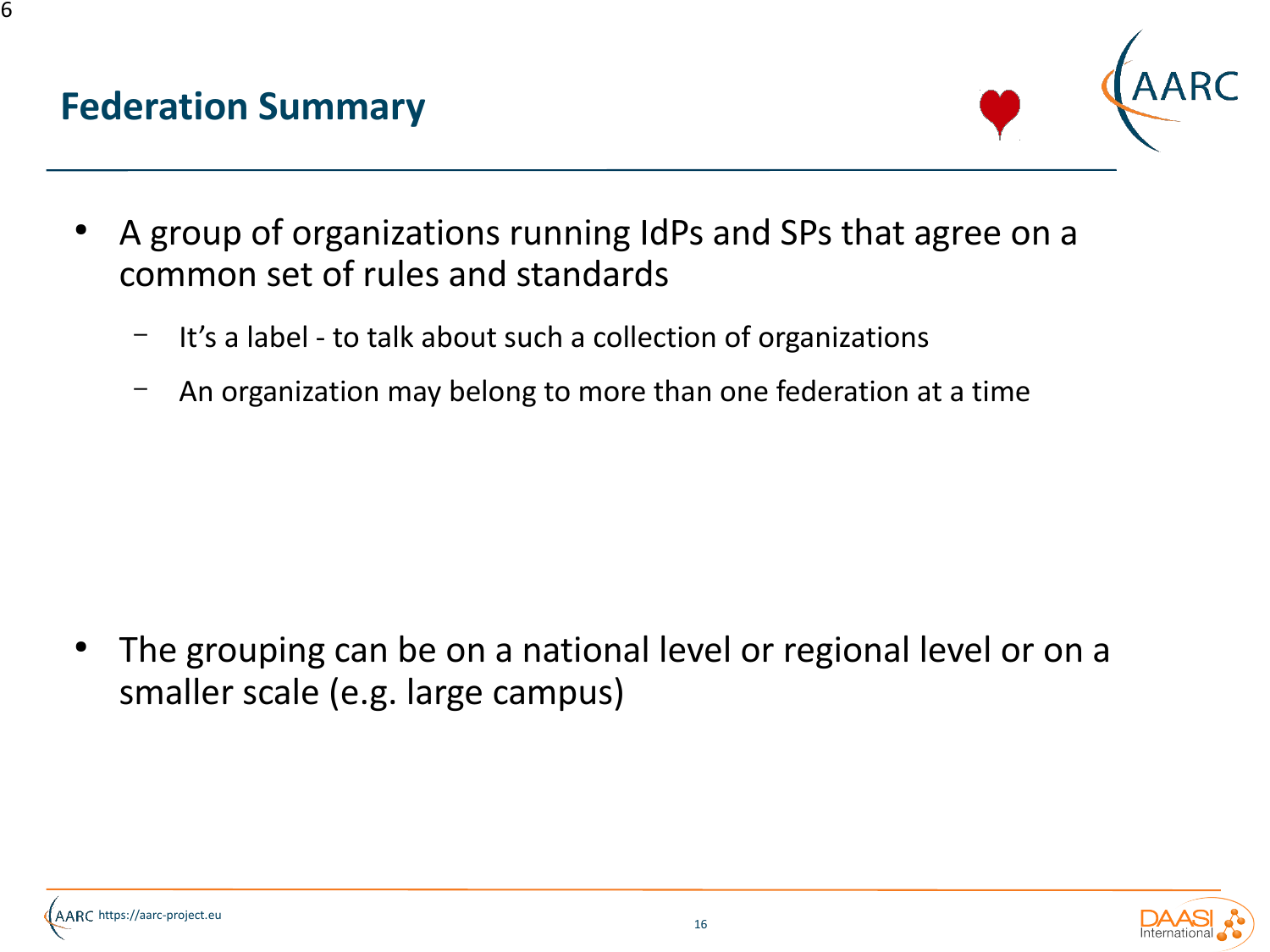## **Federation Metadata (The membership list)**



- An XML document that describes a federation
- Contains:
	- Unique identifier for each entity known as the entityID
	- Endpoints where each entity can be contacted
	- Certificates used for signing and encrypting data
- May contain
	- Organization and person contact information
	- Information about which attributes an SP wants/needs
- Metadata is usually distributed by a public HTTP URL
	- The metadata should be digitally signed
	- Signature should be verified!
	- Bilateral metadata exchange scales very badly
- Metadata must be kept up to date, so that
	- new entities can interoperate with existing ones
	- old or revoked entities are blocked



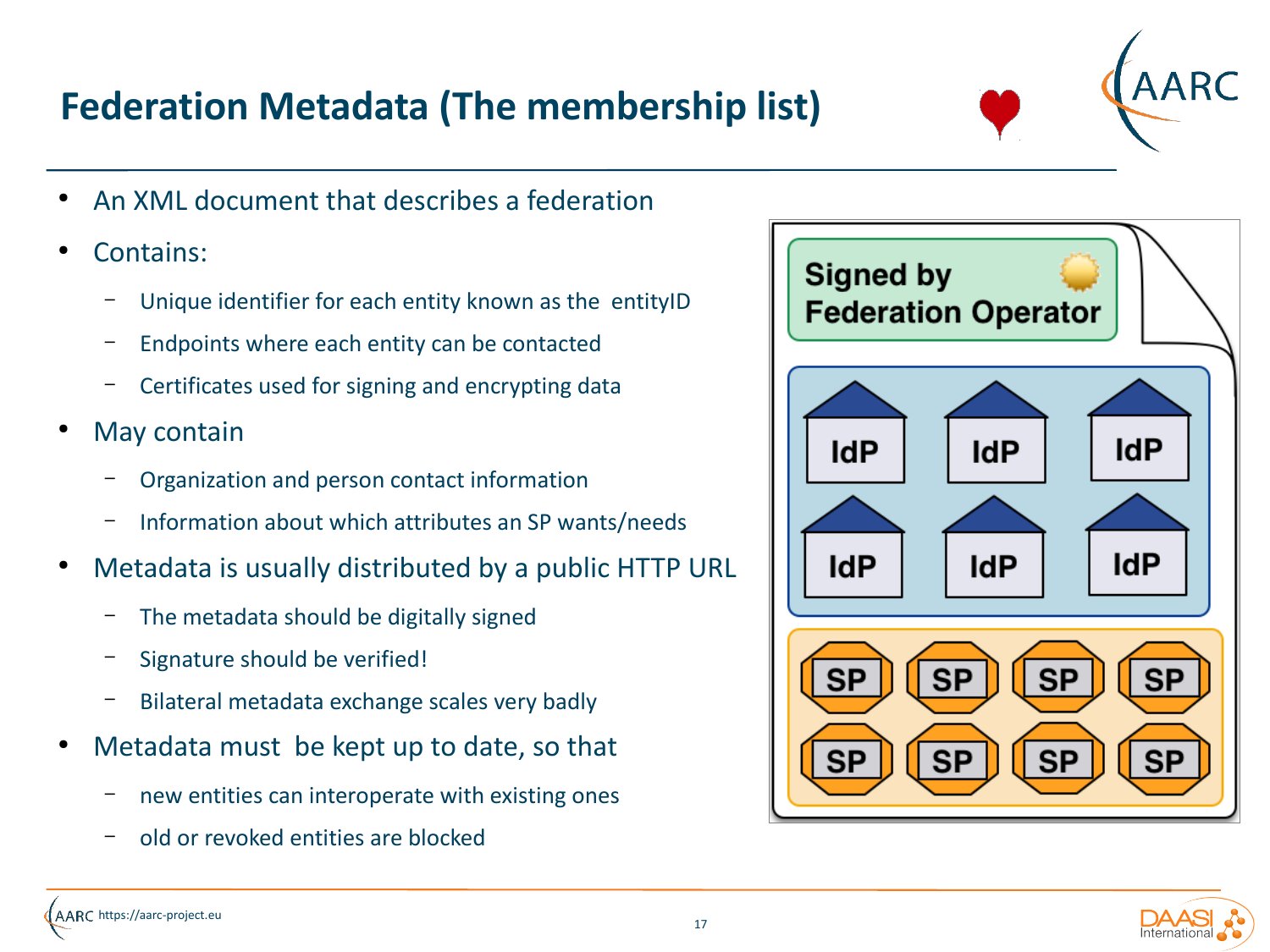## **Benefits of Federated Identity Management**



- Reduces work
	- Authentication-related calls to Penn State University's helpdesk dropped by 85% after they installed Shibboleth
- Provides current data
	- Studies of applications that maintain user data show that the majority of data is out of date
	- Are you "protecting" your app with stale data?
- Insulation from service compromises
	- Data gets pushed to services as needed
	- An attacker can't get everyone's data on a compromised server
- Minimize attack surface area
	- Only the IdP needs to be able to contact user data stores
	- All effort can be focused on securing this single connection instead of one (or more) connection per service.

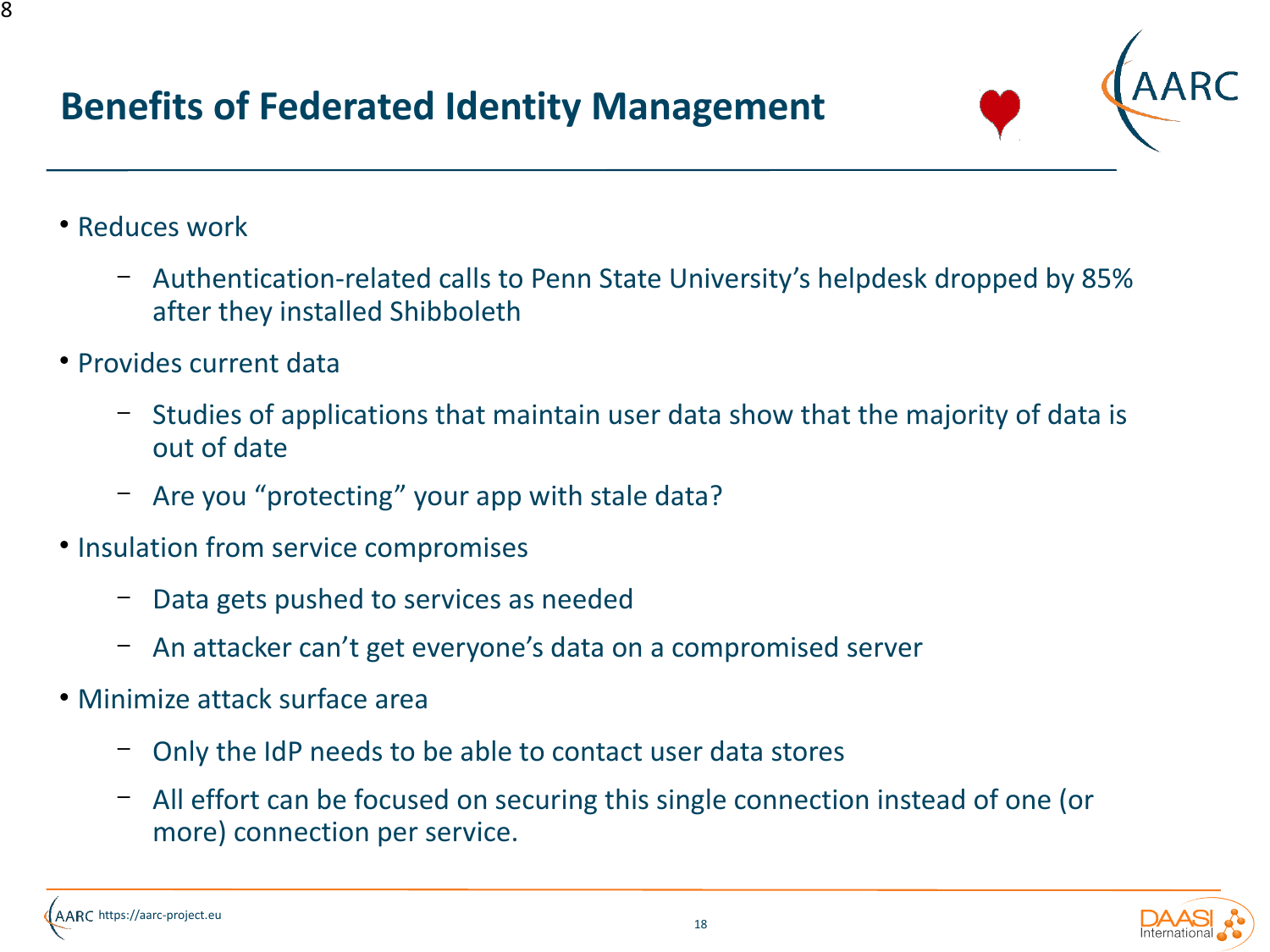## **Benefits of Federated Identity Management**



- Users generally find the resulting single sign-on experience to be nicer than logging in numerous times.
- Usability-focused individuals like that the **authentication process is consistent** regardless of the service accessed (with exception of IdP Discovery).
- A properly maintained federation drastically simplifies the process of integrating new services.

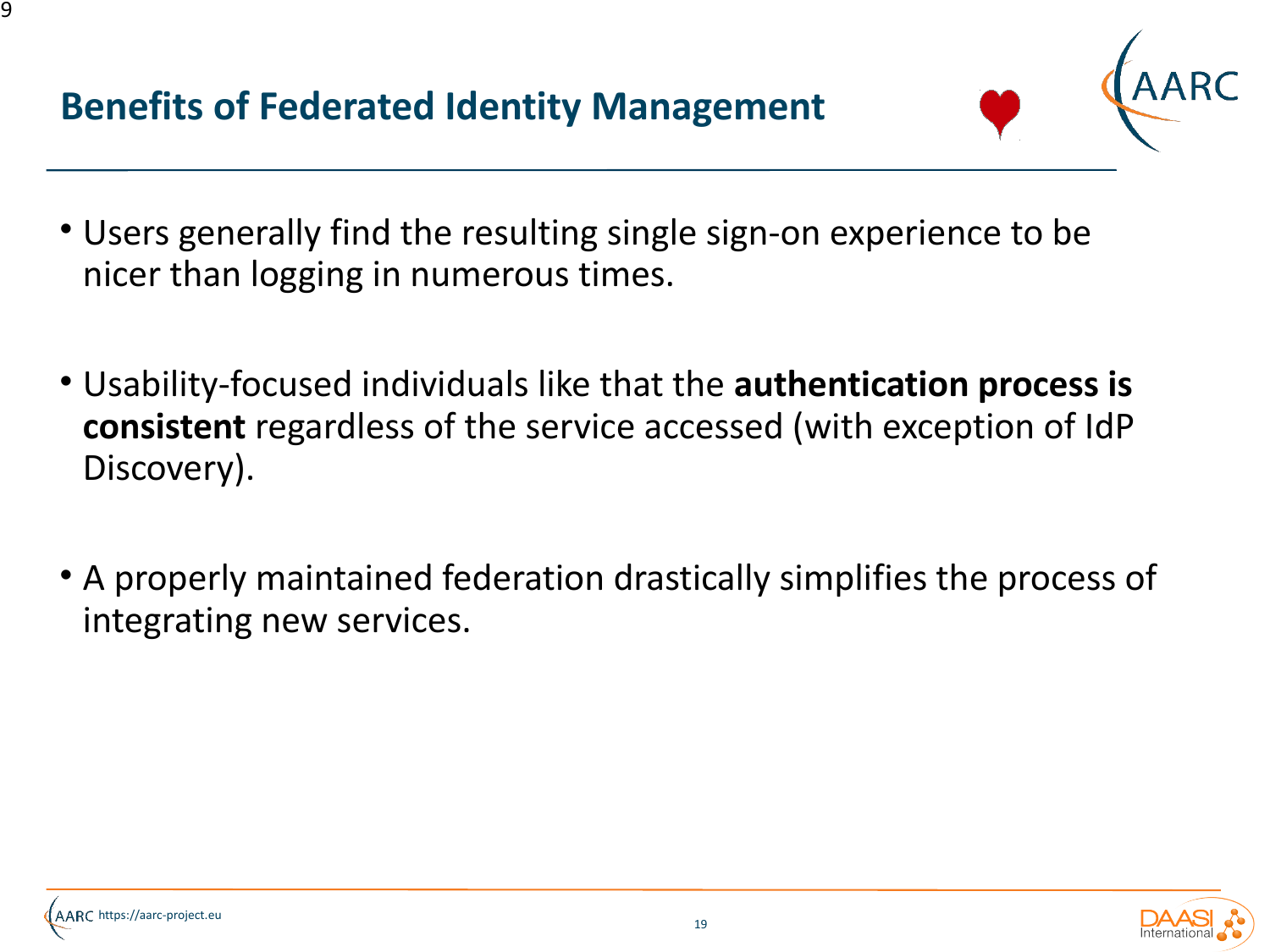

- Interfedarion is the interoperation of several federations
- Interfederation takes place if a user from one federation accesses a service which is registered in another federation
- Interfederation is enabled by interfederation services
- For the higher educational context the interfederation services is called eduGAIN

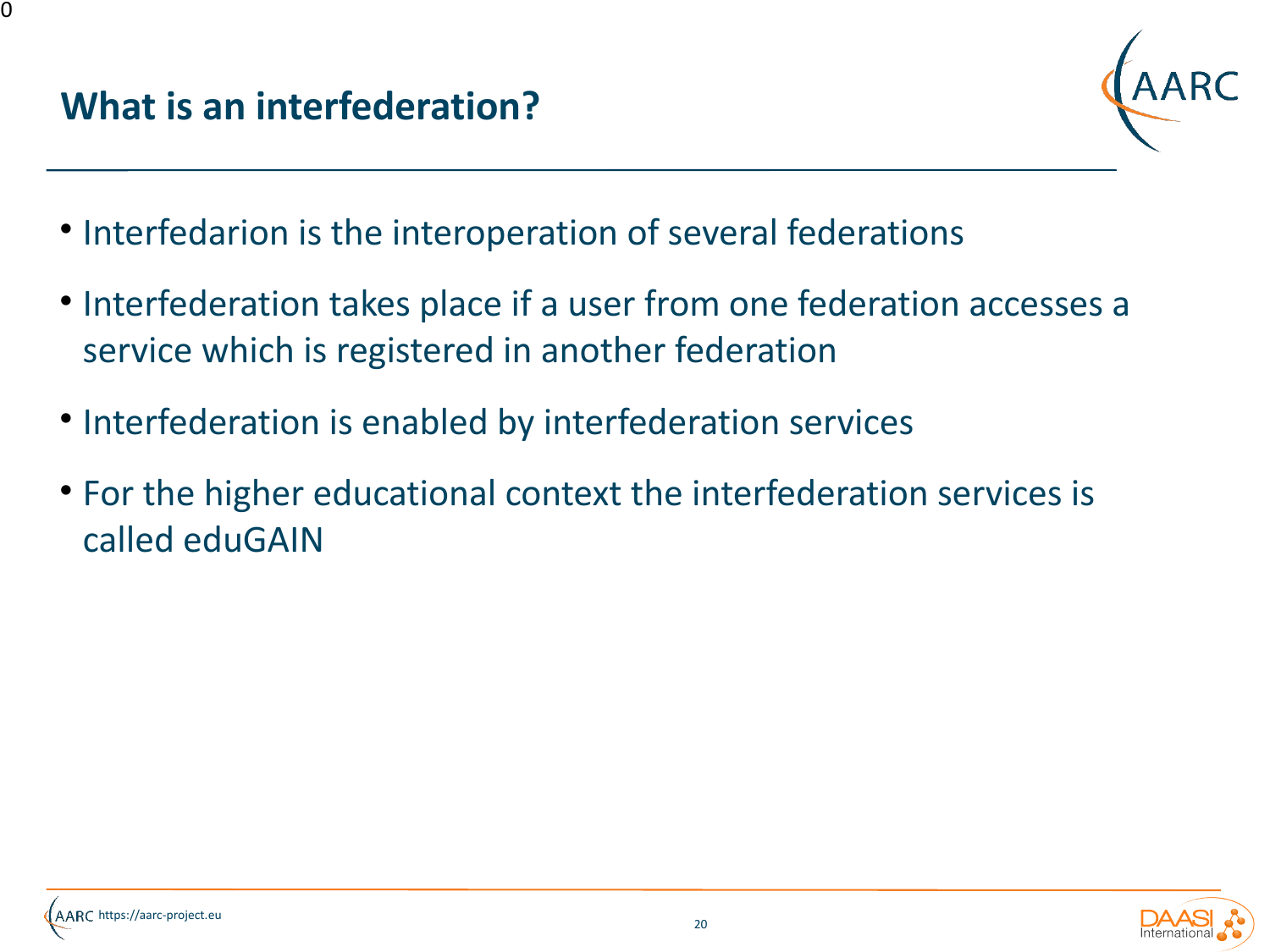#### **Interfederation eduGAIN**

 $\mathbf 1$ 





Members

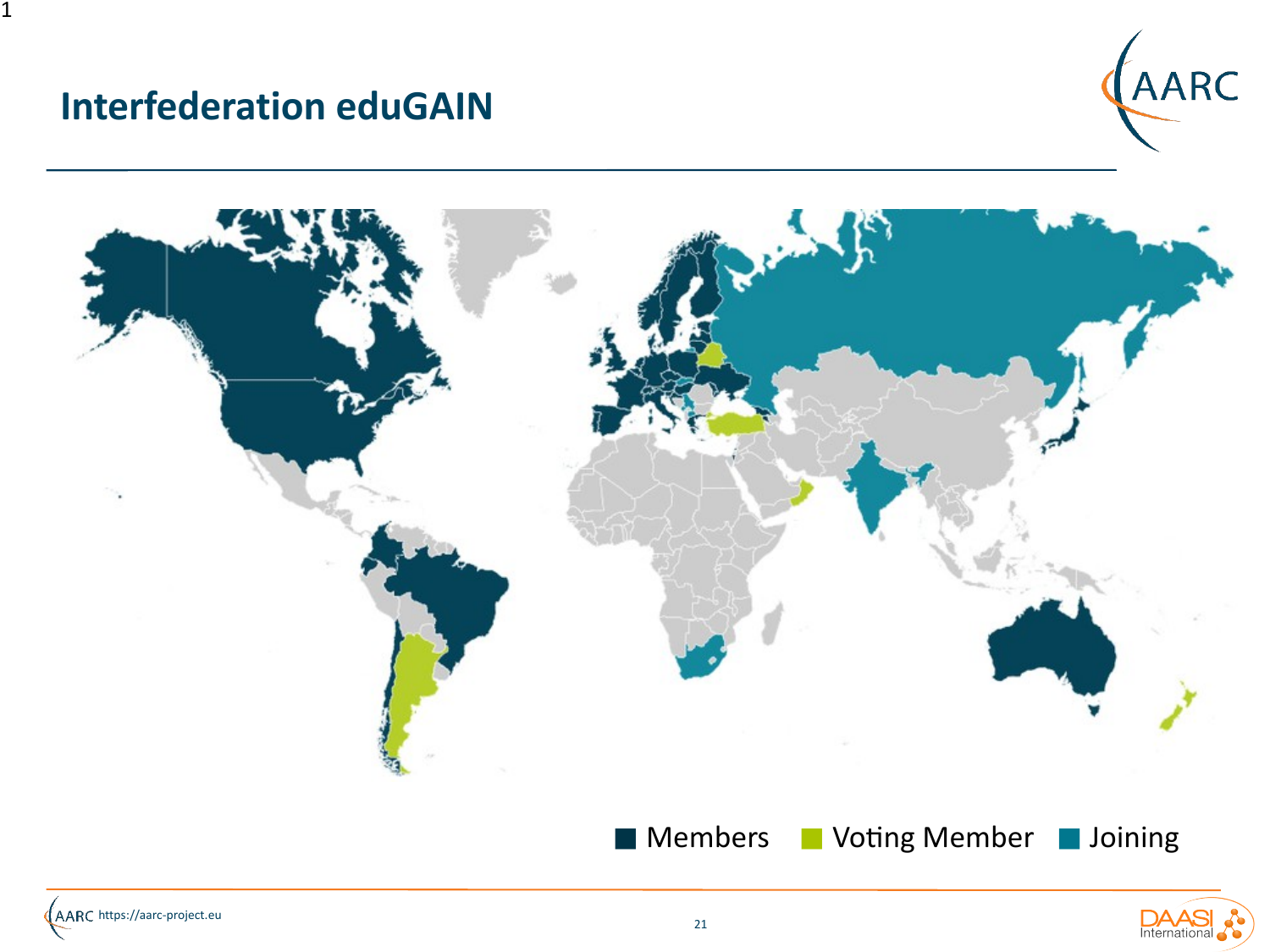## **What is SAML?**



- OASIS Standard, current version 2.0, March 2005
- Security Assertion Markup Language (SAML) specifies
	- Profiles (e.g. Web Browser SSO, Single Logout, Assertion Query, Attribute Usage)
	- Data exchange formats (esp. Assertions)
	- Protocols and Bindings
	- Metadata
- Components:
	- Identity Provider (IdP), lets users log in using the home organization's user directory
	- Service Provider (SP), protects Web resources and provides for information about the user sent by the IdP
	- IdP Discovery Service (DS, old term: Where-Are-You-From, WAYF)



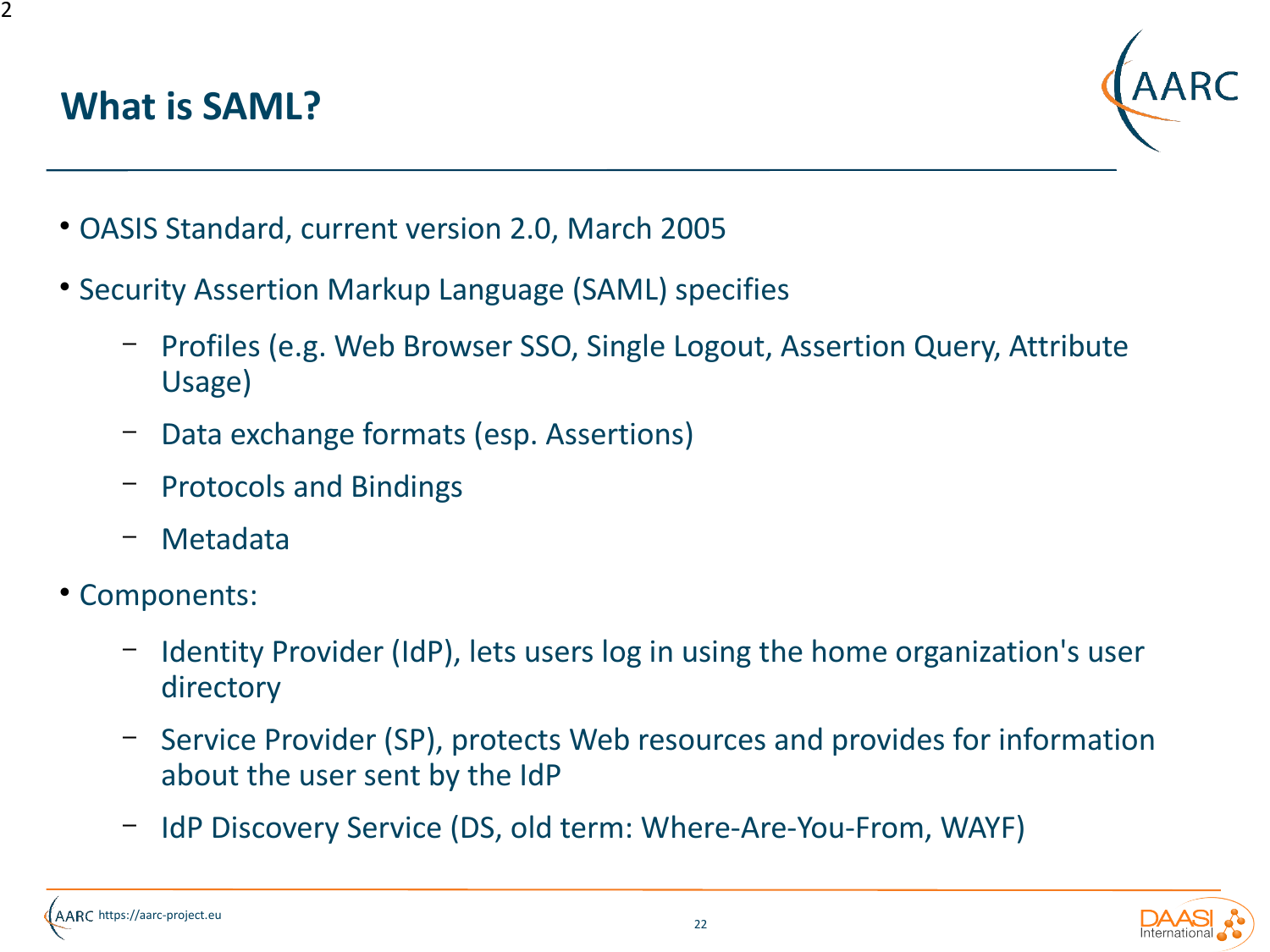#### **SAML Profile WebSSO**





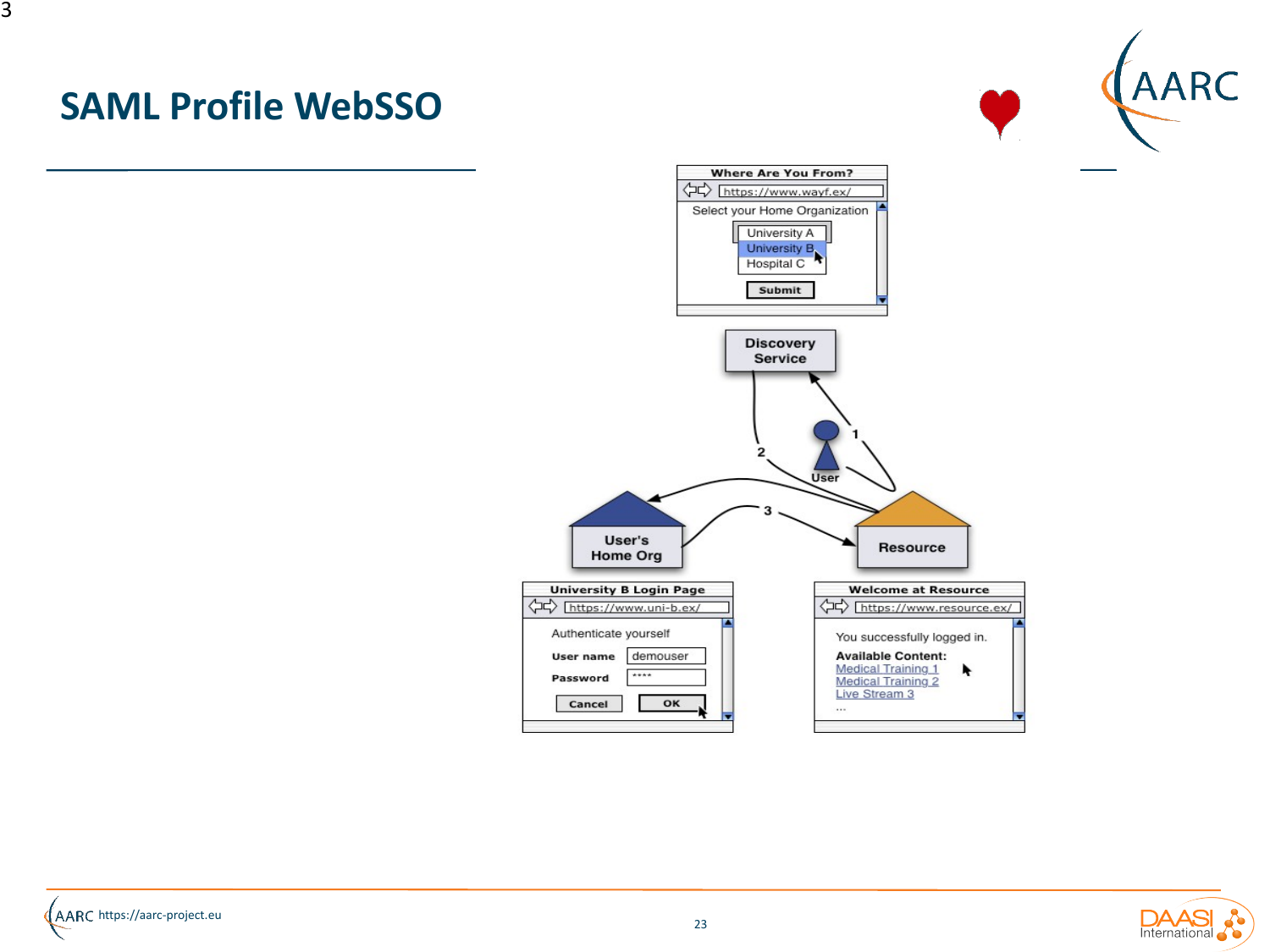#### **SAML assertions**



- "SAML Ticket" issued to one single SP
- Usually signed and encrypted
- Can contain max. 3 statements:
	- 1 Authentication Statement: AuthN instant + method
	- 1 Attribute Statement: 1..n Attributes, each 1..n values
	- 1 Authorization Decision Statement (very rarely implemented)
- Contains besides the three statements:
	- Issuer EntityID
	- Signature by the IdP
	- Information about the authenticated Subject: Name Identifier (Format + Value), EntityID of IdP and SP
	- Conditions (optional), e.g. AudienceRestriction for the SP



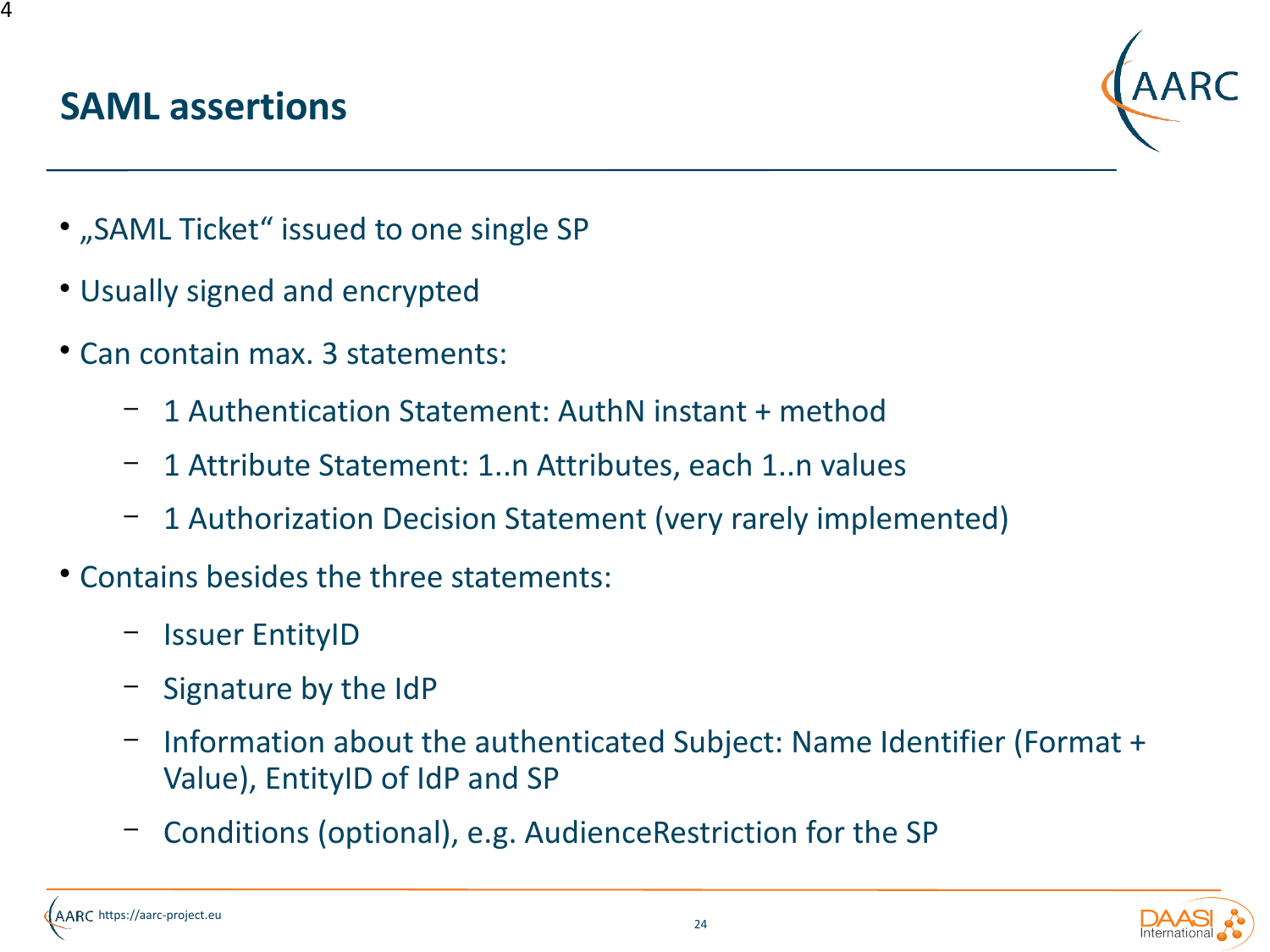#### **SAML assertions**

25





Nach: RUBENKING, NEIL J.: Securing web services

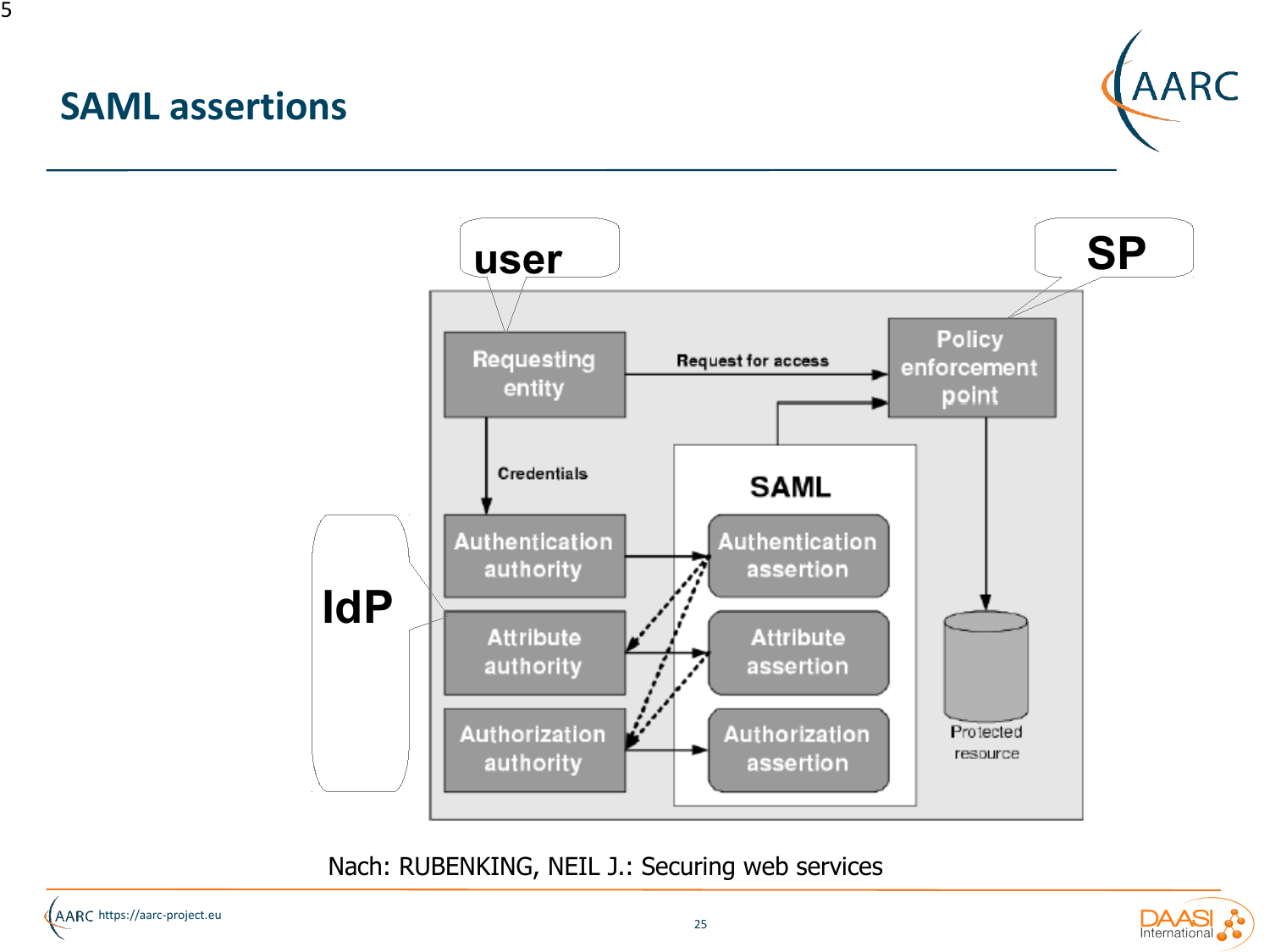

• Protocols

- Abstract form: Request / Response
- Usually one for each of the mentioned profiles
- XML Signature
- XML Encryption
- Bindings: method how a message is transported
	- HTTP Redirect
	- HTTP POST (and HTTP-POST-SimpleSign)
	- SOAP and reverse SOAP (PAOS)
	- "HTTP Artifact" (plus SOAP)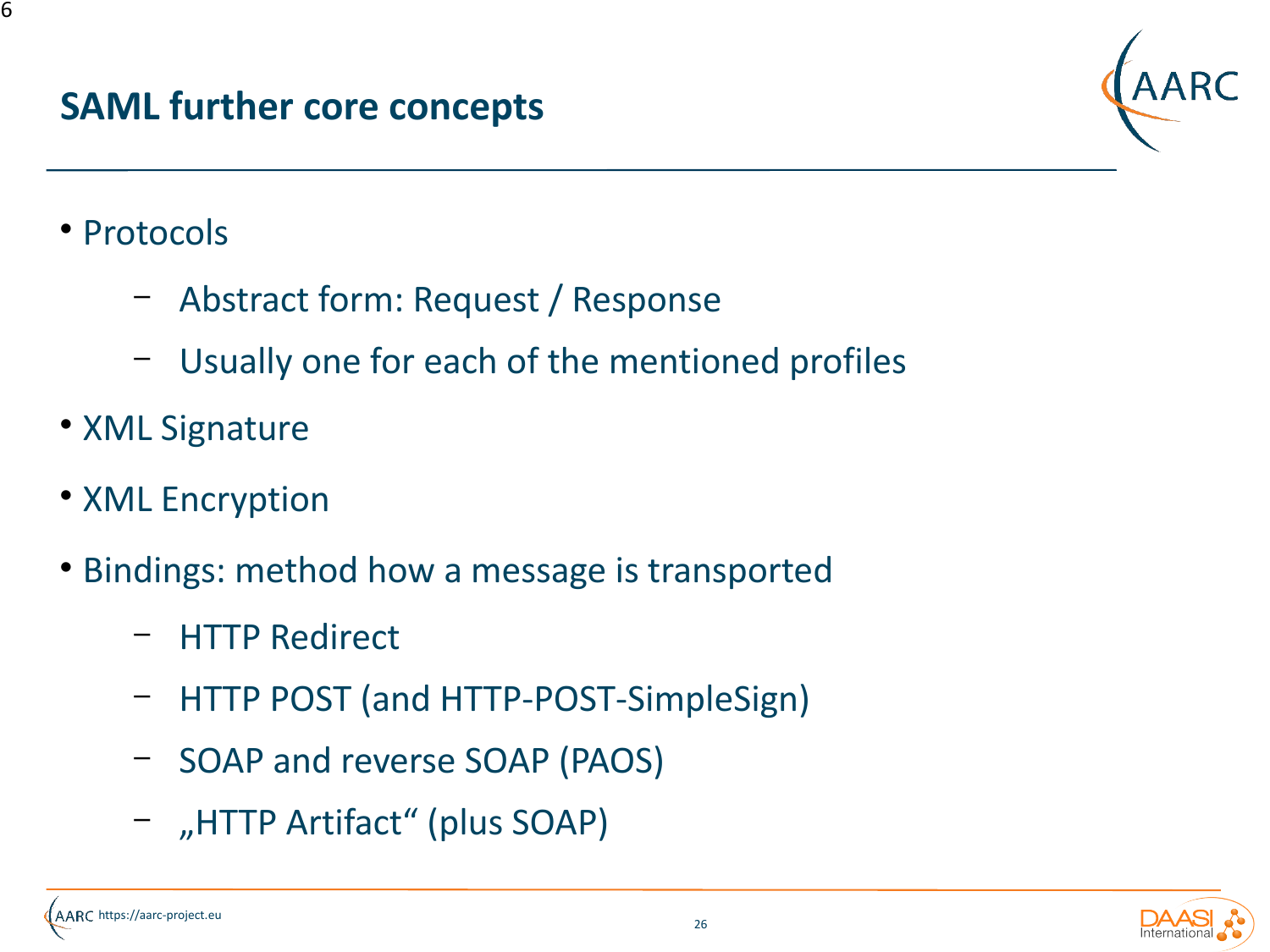#### **Base for SP ← IdP interaction**



• Metadata

- SPs find information about IdPs, e.g. various endpoint locations for each binding, e.g. the SSO Service
- IdPs find informationen about SPs, e.g. the ACS
- embedded public X.509 keys for signature and encryption
- various extensions (logo urls, contact info, Attr needs)
- Metadata are public and usually signed
- Common Attribute encoding format, e.g.
	- urn:oid:2.5.4.42 for givenName
	- urn:oid:1.3.6.1.4.1.10126.1.35.3.15 for "TGacceptedTermsOfUse" (used in TextGrid)
- Synchronized clocks, HTTPS, etc...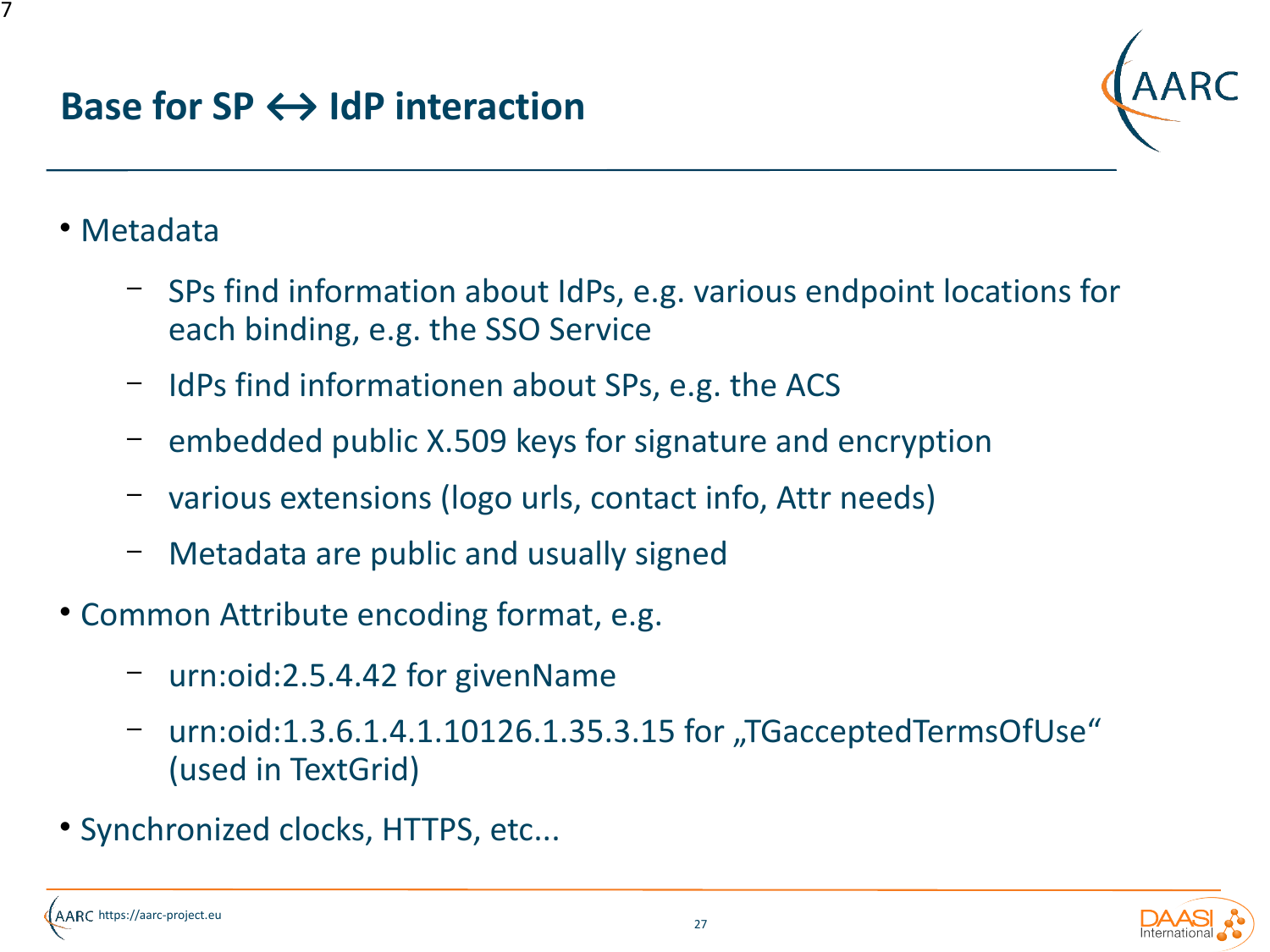## **What is Shibboleth?**





- Open-Source project, originally developed by Internet2
- Now managed by the Shibboleth Consortium
	- The new home for Shibboleth development
	- Collects financial contributions from deployers worldwide
- Implementation of
	- SAML Identity Provider
	- SAML Service Provider
	- SAML Discovery Service (Centralized and Embedded)
- Origin of the word is Hebrew, see the Bible, Judges 12,6
- The Shibboleth software is widely used in the research and education environment

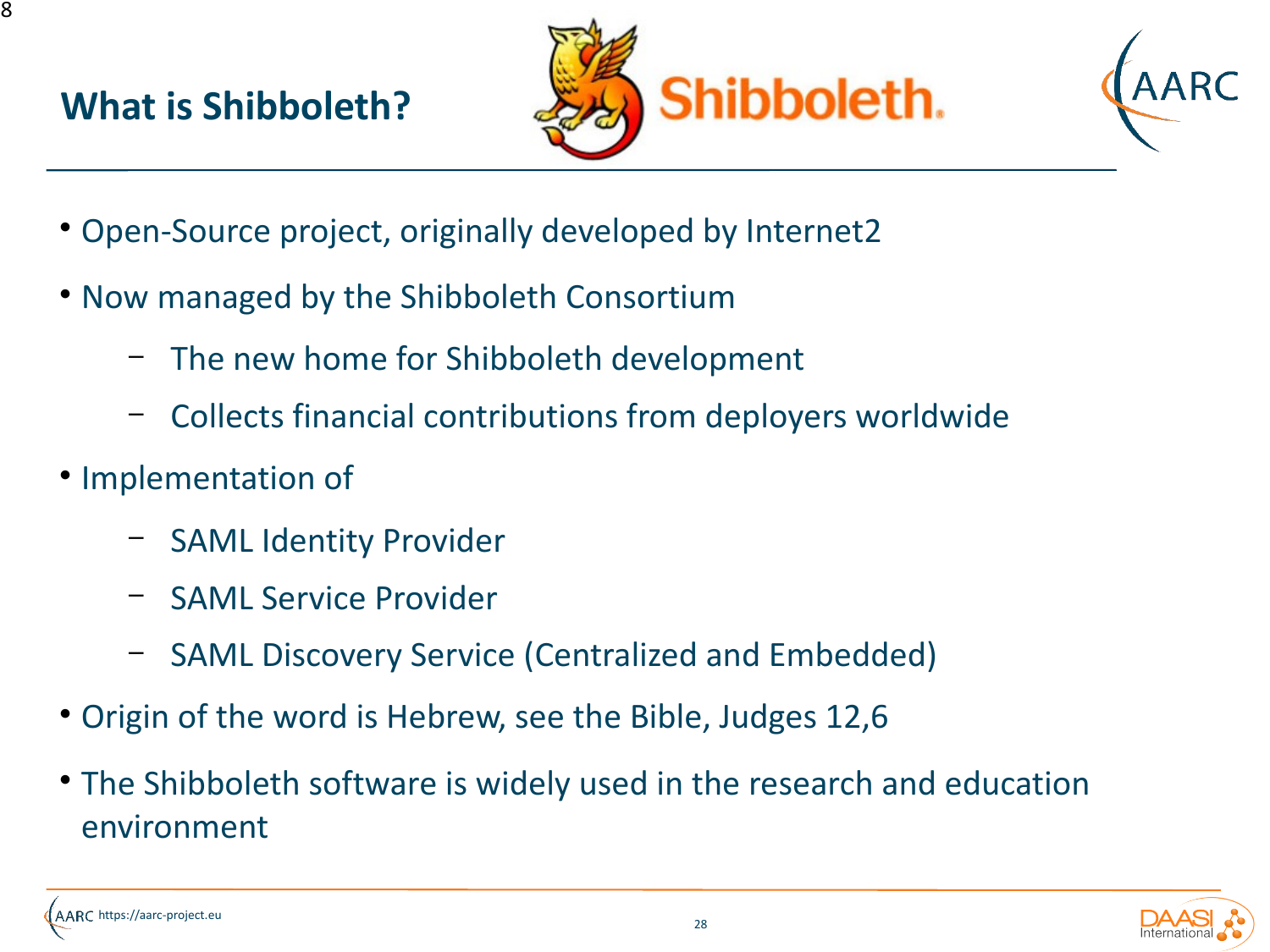## **Shibboleth Components**



- Most people think of it as the set of software components
	- OpenSAML C++ and Java libraries
	- Shibboleth Identity Provider (IdP)
	- Shibboleth Service Provider (SP)
	- Shibboleth Discovery Service (DS)
	- Shibboleth Metadata Aggregator (MA)
- Together these components make up a federated identity management (FIM) platform.
- The Shibboleth software components are an implementation of the SAML protocols and bindings



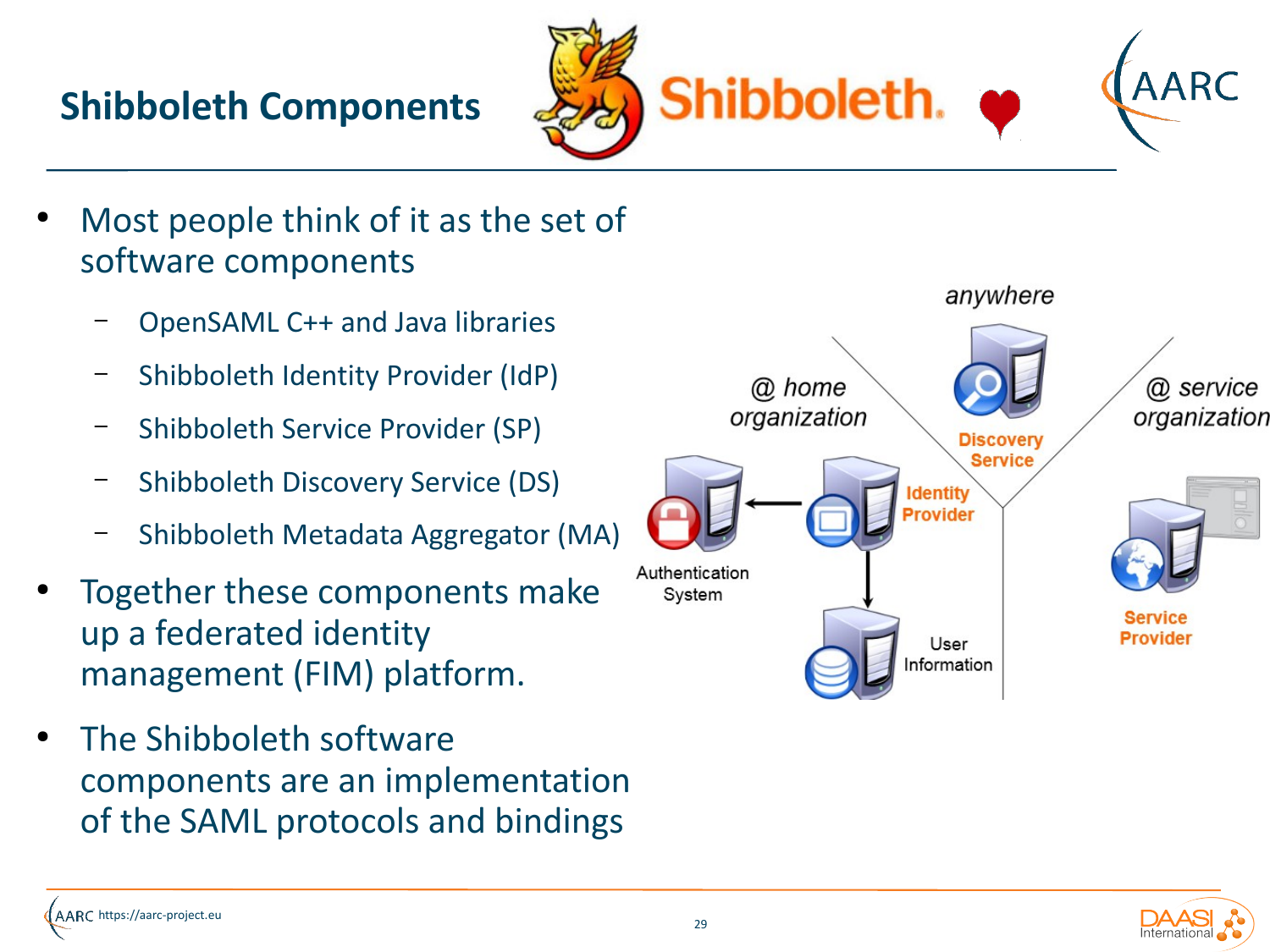

## **Shibboleth WebSSO**





AARC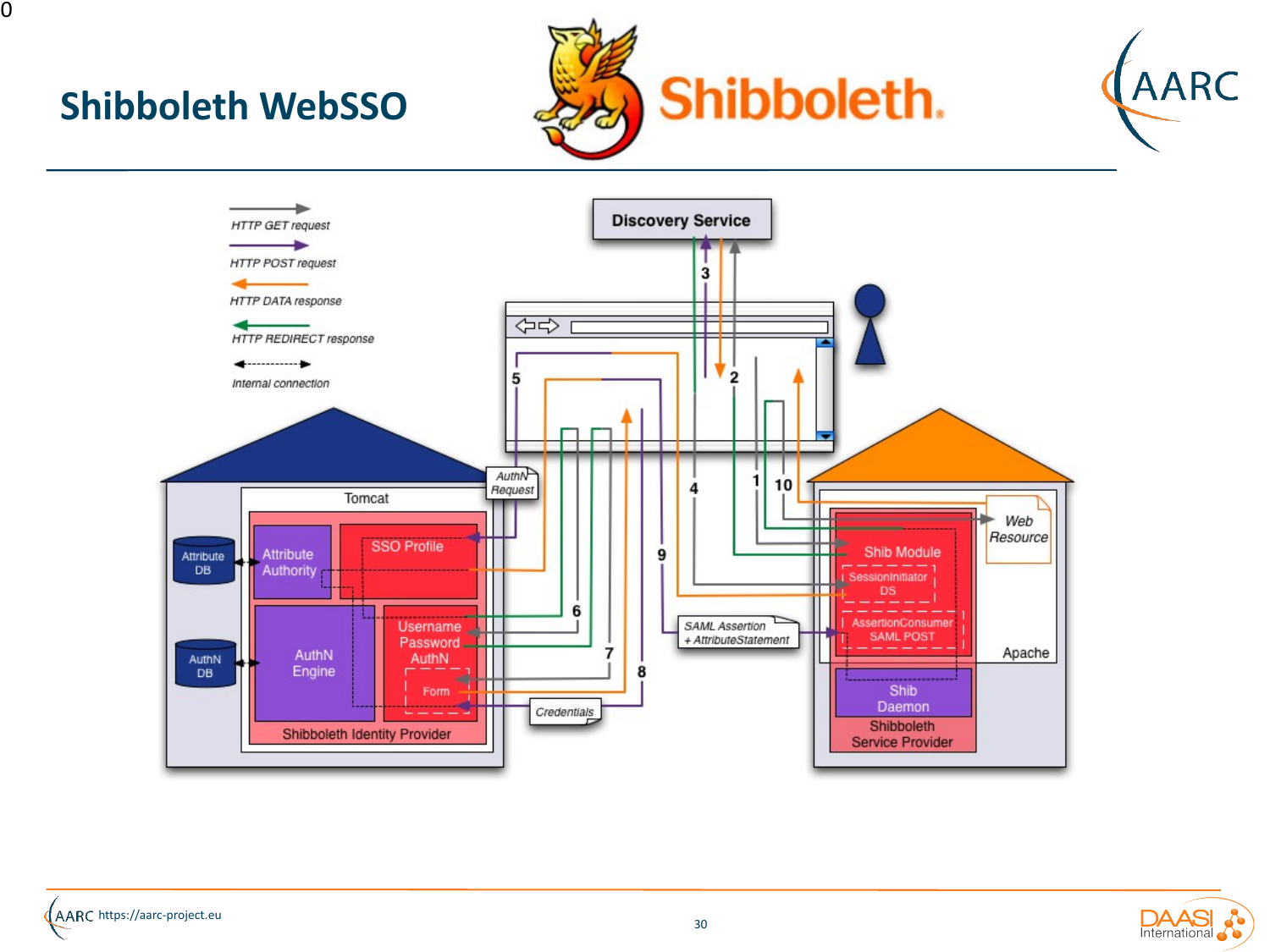





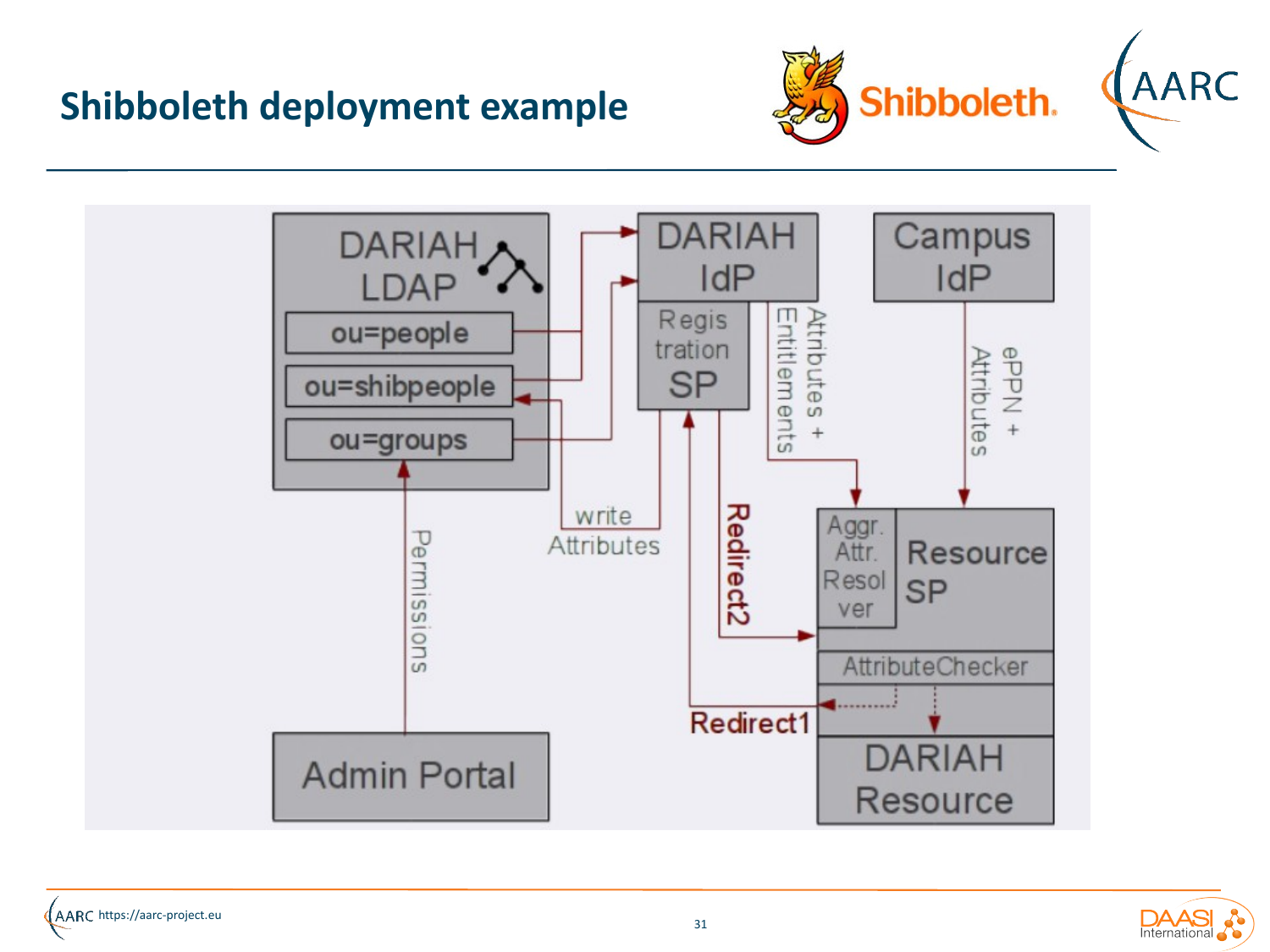## **Some challenges from research infrastructure point of view**



- European-wide federation eduGain has too little outreach
- Not every institution signs federation contracts
- Not every Identity Provider releases personal attributes
- Technologies for non-web-based access only "almost there" (ECP, STS, Moonshot, oAuth2)

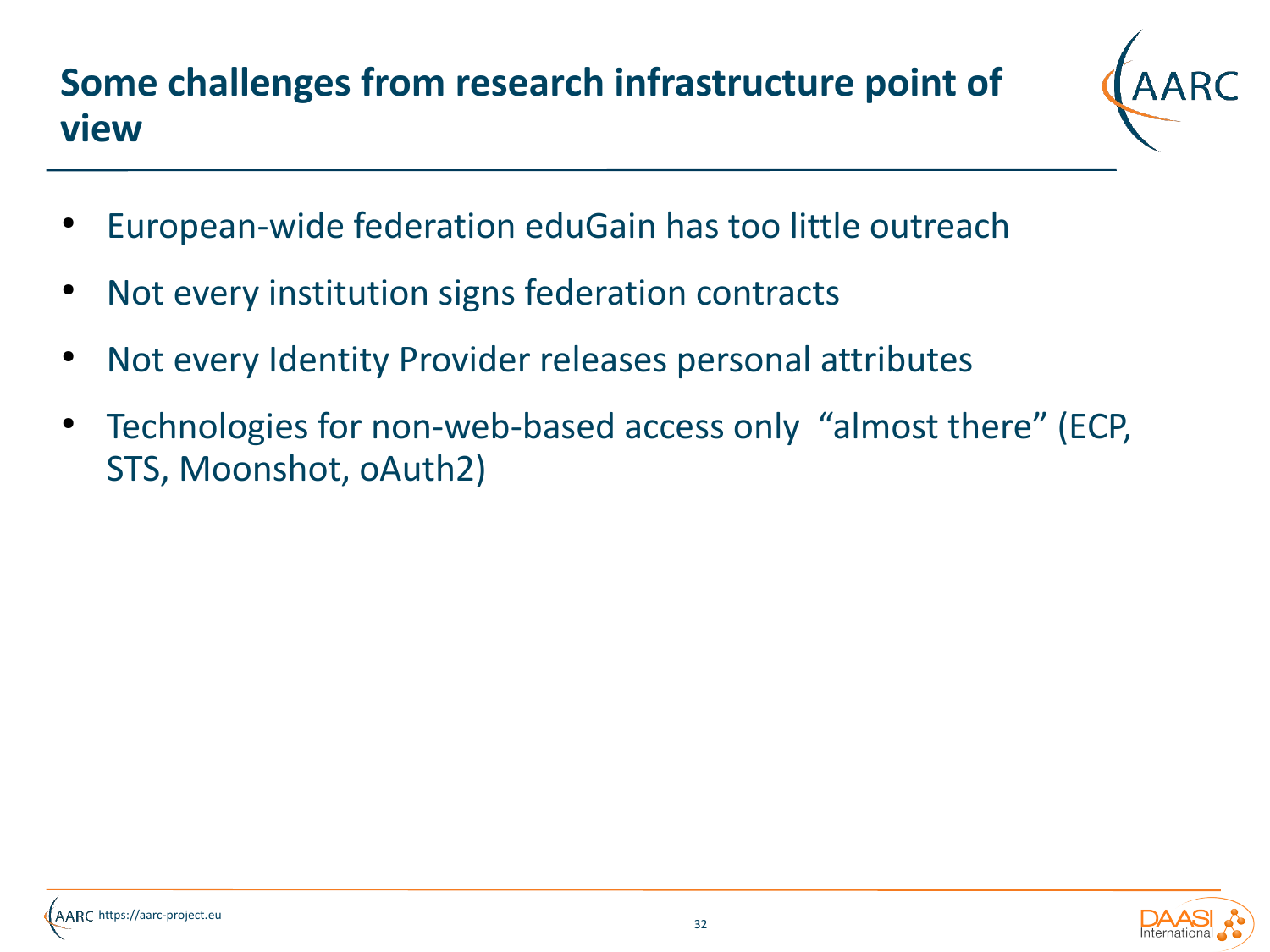**The data protection challenge in federated identity**



Attributes are personal data. The data protection laws must be followed. To be on the safe side, many Home Organisations hesitate to release attributes.

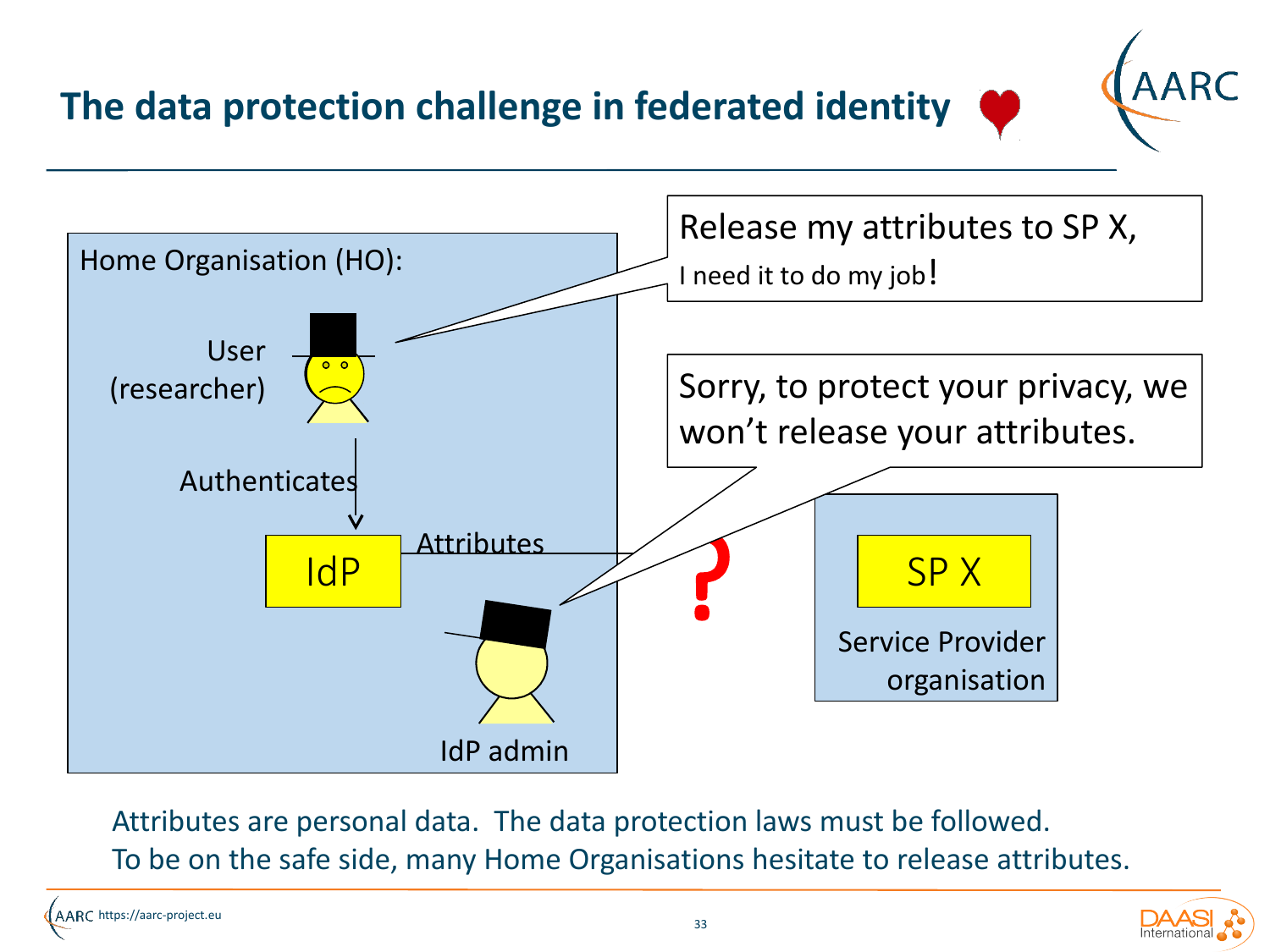17 clauses on what the SP can do with the attributes received from an IdP

- What attributes to request?
- For what purposes?
- How to inform the end user?
- How to protect the attributes?
- etc

Based on the EU Data Protection Directive (95/46/EC)

- GÉANT Data Protection Code of , Conduct
- For Service Providers established in European Union, European Economic Area and 3
- countries with adequate data protection pursuant to Article 25.6 of the directive 95/46/EC 4
- 5 GN3-12-215
- **Document URI:** http://www.geant.net/uri/dataprotection-code-of-conduct/v1
- Version 1.0. 14 June 2013

https://wiki.refeds.org/display/CODE/

- Normative documents
- Cookbook
- Test tools
- Training material
- Endorsement letter

## **GEANT Data Protection Code of Conduct (CoCo)**

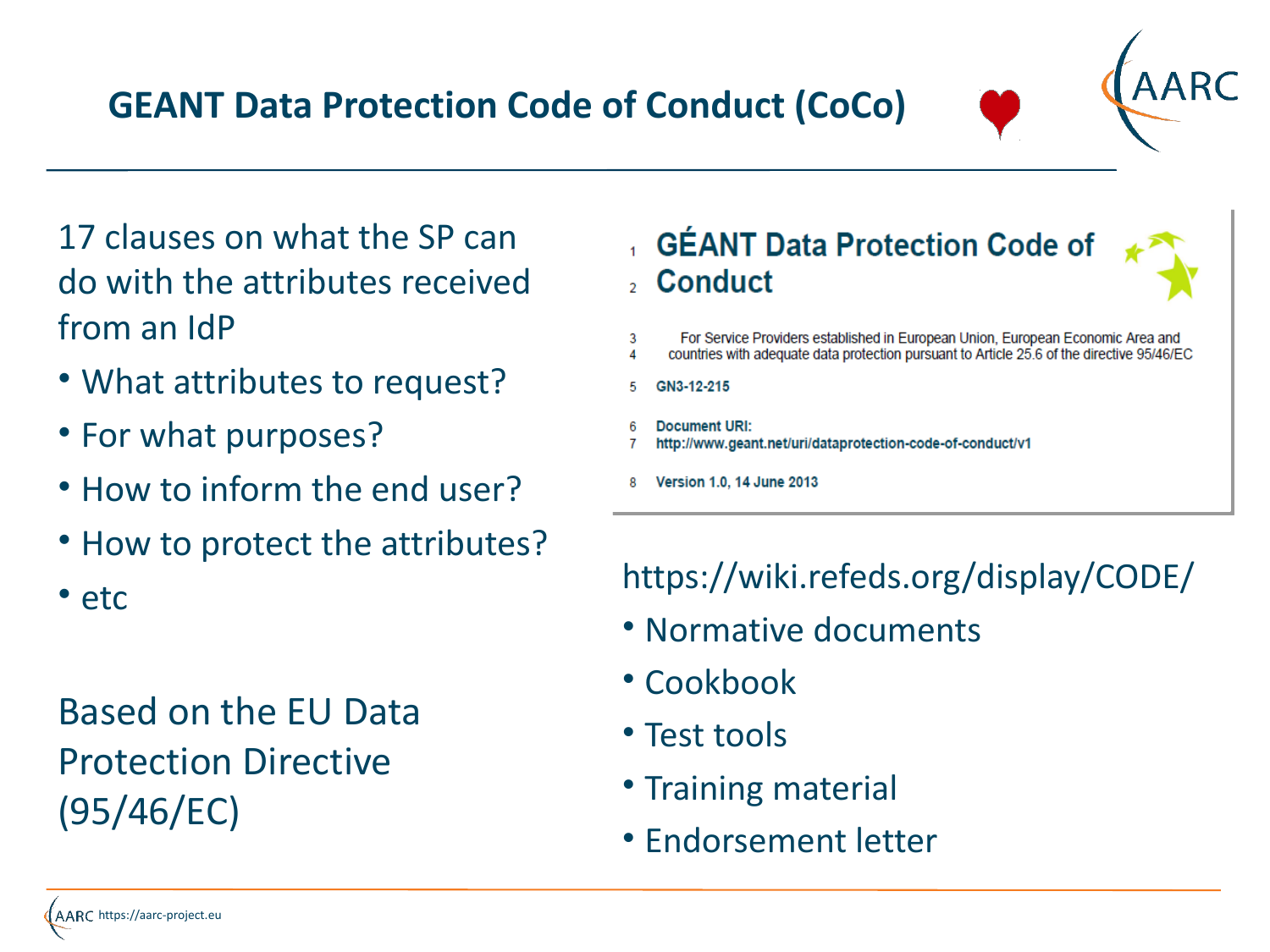#### **Code of Conduct workflow**





- 1. SP commits to the CoCo
- 2. Federations (and eduGAIN) relies SPs' commitment to HOs
	- Using SAML2 metadata (Entity Category, etc)
- 3. HO decides if it feels confident to release attributes to the SP

The practicalities depend on the home federation of the HO/SP.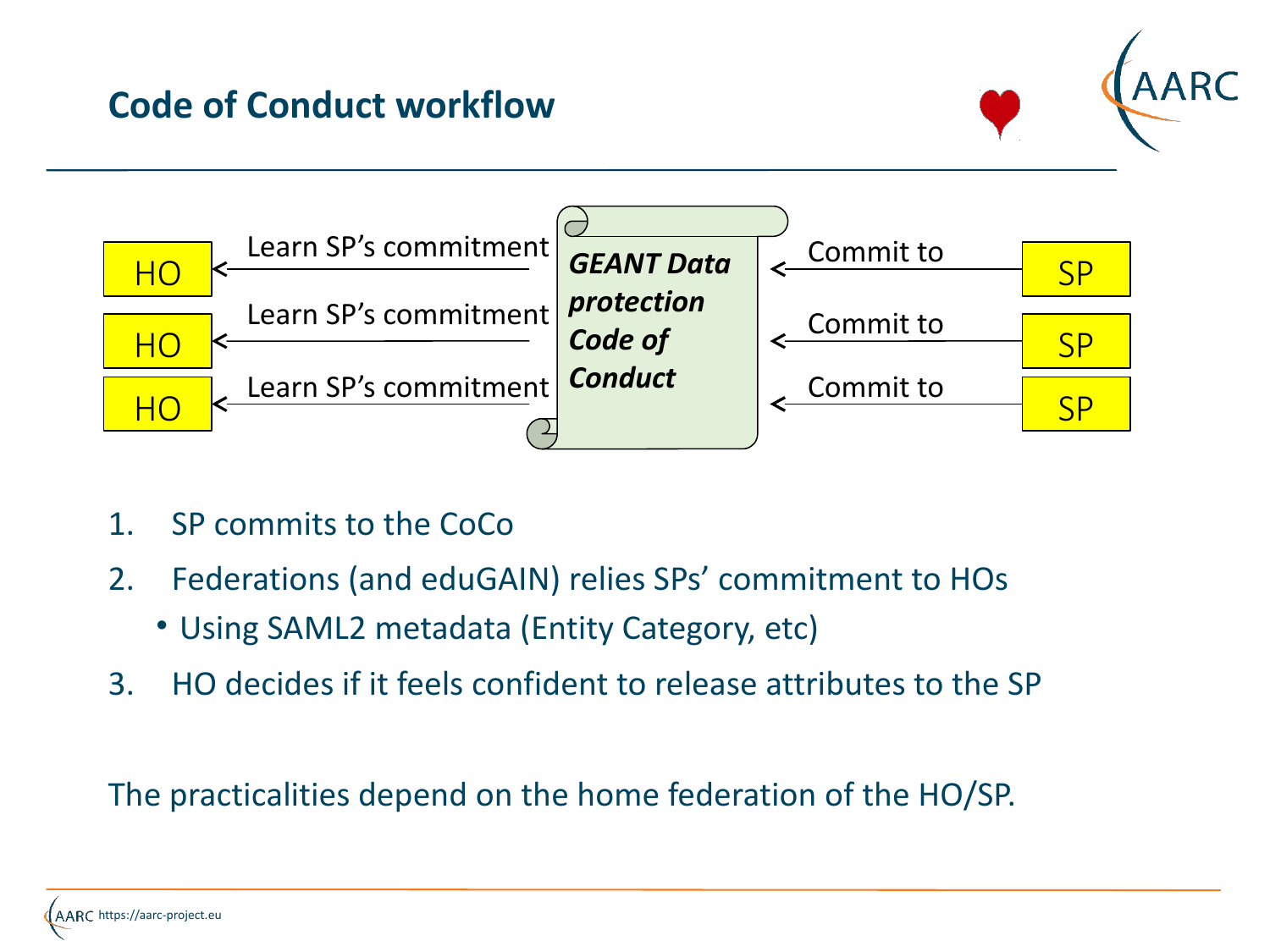#### **Non Web challenge: a solution based on OAuth2**





AARC